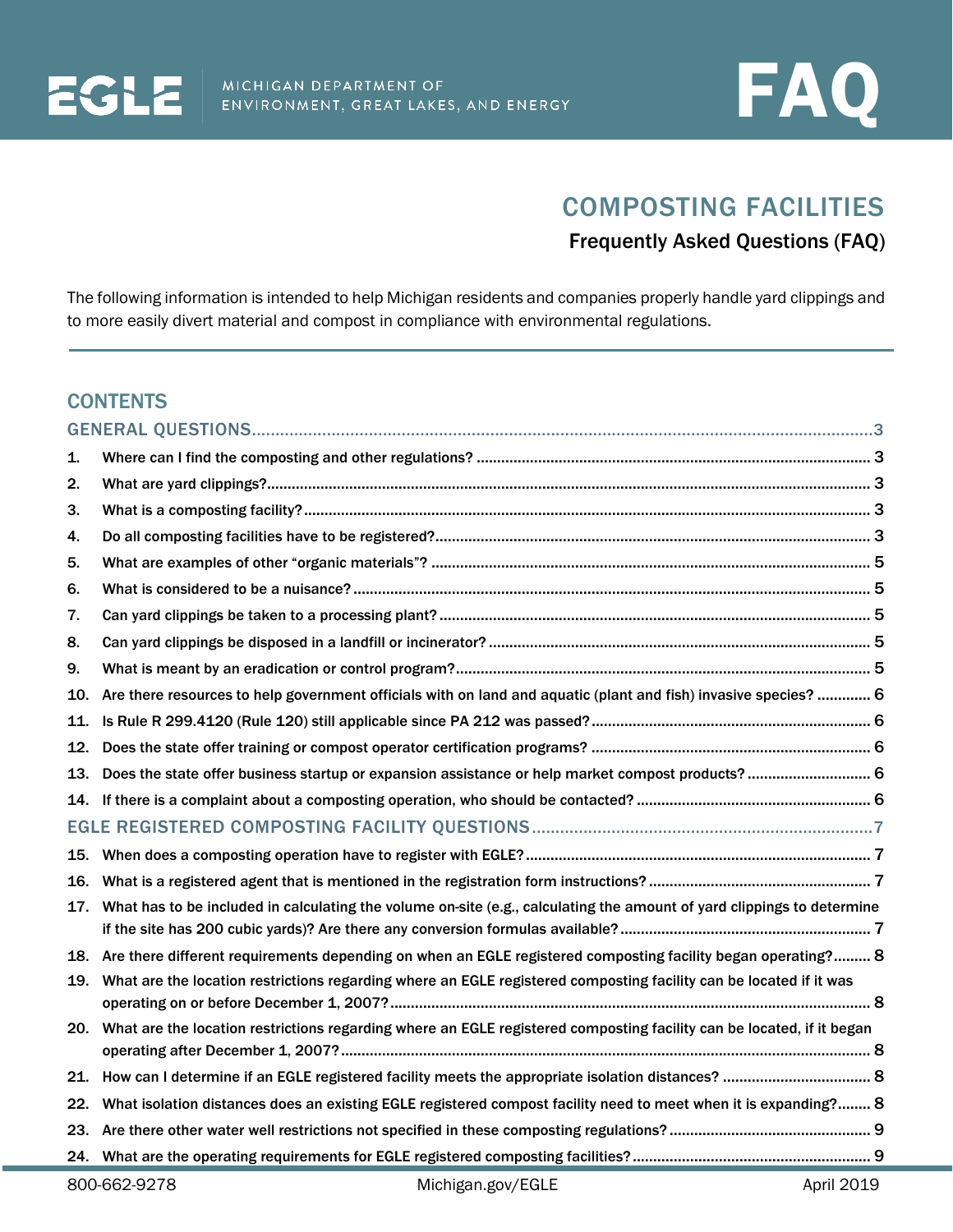| 25. |                                                                                                                    |  |  |  |  |
|-----|--------------------------------------------------------------------------------------------------------------------|--|--|--|--|
| 26. | Under what circumstances would EGLE consider approving a volume greater than 5,000 cubic yards of                  |  |  |  |  |
|     |                                                                                                                    |  |  |  |  |
| 27. |                                                                                                                    |  |  |  |  |
| 28. |                                                                                                                    |  |  |  |  |
| 29. |                                                                                                                    |  |  |  |  |
| 30. |                                                                                                                    |  |  |  |  |
| 31. |                                                                                                                    |  |  |  |  |
| 32. | Are there special emergency planning requirements for an EGLE registered composting facility?  12                  |  |  |  |  |
| 33. |                                                                                                                    |  |  |  |  |
| 34. |                                                                                                                    |  |  |  |  |
| 35. |                                                                                                                    |  |  |  |  |
| 36. |                                                                                                                    |  |  |  |  |
| 37. | Other than yard clippings, what wastes can be composted in Michigan without a permit from EGLE?  13                |  |  |  |  |
| 38. | How do I obtain approval to compost a compostable material not listed as a site or source separated material? 13   |  |  |  |  |
| 39. | What approval is necessary to compost food processing residuals, ashes from wood that is untreated and inert, lime |  |  |  |  |
|     |                                                                                                                    |  |  |  |  |
| 40. |                                                                                                                    |  |  |  |  |
| 41. |                                                                                                                    |  |  |  |  |
| 42. |                                                                                                                    |  |  |  |  |
|     |                                                                                                                    |  |  |  |  |
| 43. |                                                                                                                    |  |  |  |  |
| 44. | Does a farm have to register with MDARD or EGLE if they are only composting their own yard clippings?15            |  |  |  |  |
| 45. |                                                                                                                    |  |  |  |  |
| 46. |                                                                                                                    |  |  |  |  |
| 47. |                                                                                                                    |  |  |  |  |
|     |                                                                                                                    |  |  |  |  |
|     | 49. What is the phone number for MDARD to get more information about composting on farms?16                        |  |  |  |  |
| 50. |                                                                                                                    |  |  |  |  |
| 51. |                                                                                                                    |  |  |  |  |
|     |                                                                                                                    |  |  |  |  |
|     |                                                                                                                    |  |  |  |  |
|     |                                                                                                                    |  |  |  |  |
|     |                                                                                                                    |  |  |  |  |
|     |                                                                                                                    |  |  |  |  |
|     |                                                                                                                    |  |  |  |  |
|     |                                                                                                                    |  |  |  |  |
|     |                                                                                                                    |  |  |  |  |
|     |                                                                                                                    |  |  |  |  |
|     |                                                                                                                    |  |  |  |  |
|     |                                                                                                                    |  |  |  |  |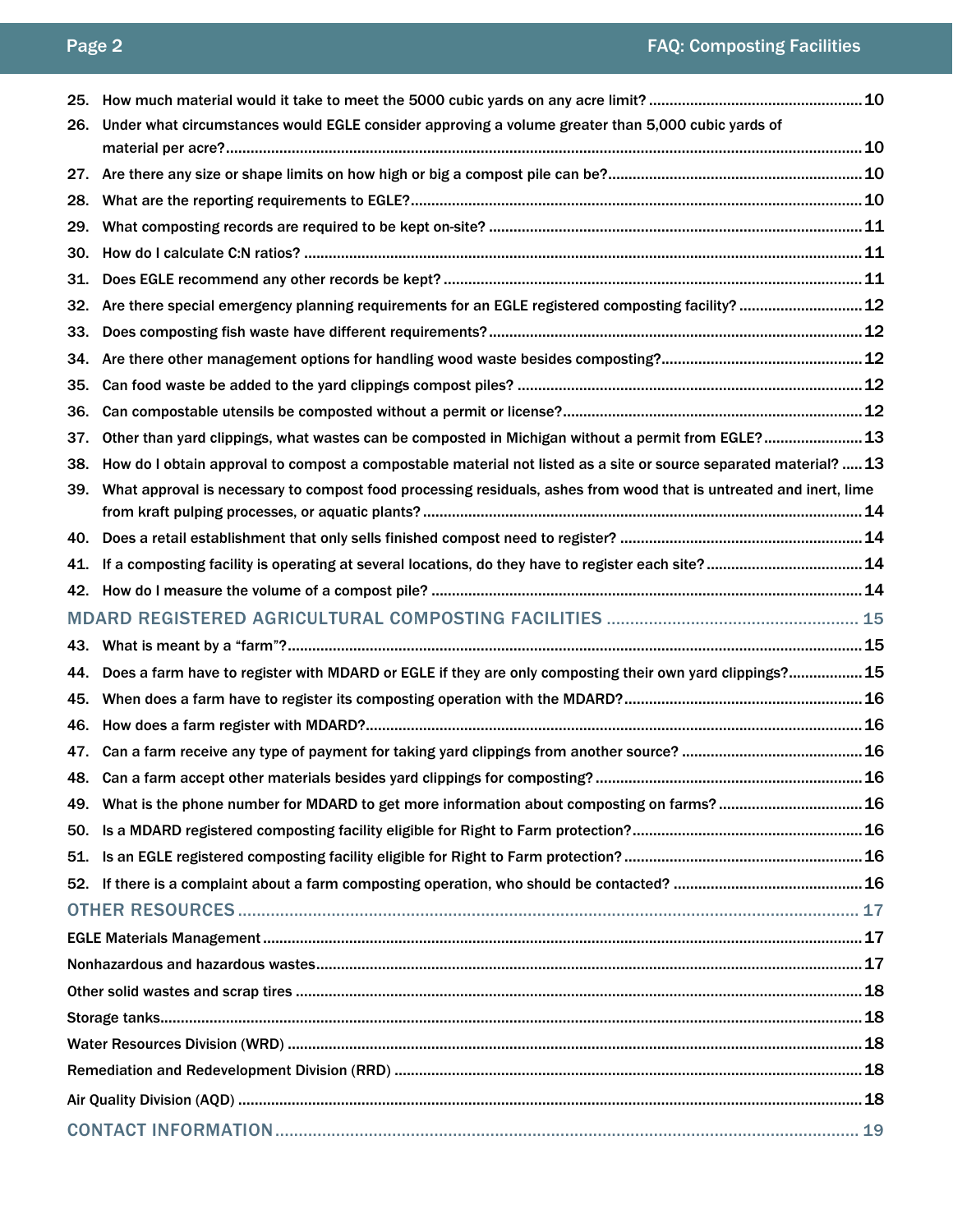## <span id="page-2-0"></span>GENERAL QUESTIONS

<span id="page-2-1"></span>1. Where can I find the composting and other regulations?

Links to the composting regulations and other composting information is available on the EGLE [Composting](https://www.michigan.gov/deq/0,4561,7-135-3312_4123-185537--,00.html)  [Web site.](https://www.michigan.gov/deq/0,4561,7-135-3312_4123-185537--,00.html) Act [212 of 2007](http://www.legislature.mi.gov/documents/2007-2008/publicact/pdf/2007-PA-0212.pdf) (PA 212) amends Part 115, Solid Waste Management, of the Natural Resources and Environmental Protection Act, 1994 PA 451, as amended (NREPA). The statute and administrative rules are available at the EGLE [Solid Waste Statutes and Rules Web site. A](https://www.michigan.gov/deq/0,4561,7-135-3312_4123---,00.html)ll of the Parts of the NREPA can be found at the [Michigan Legislature Web site](http://www.michiganlegislature.org/) and state administrative rules can be found at the [State Office of](http://www.michigan.gov/lara/0,4601,7-154-10576---,00.html)  [Administrative Hearings Web page.](http://www.michigan.gov/lara/0,4601,7-154-10576---,00.html)

<span id="page-2-2"></span>2. What are yard clippings?

"Yard clippings" means leaves, grass clippings, vegetable or other garden debris, shrubbery, or brush or tree trimmings, less than 4 feet in length and 2 inches in diameter, that can be converted to compost humus. Yard clippings do not include stumps, agricultural wastes, animal waste, roots, sewage sludge, or garbage. Yard clippings are defined in Section 324.11506(14) of Part 115.

Garbage means rejected food wastes including waste accumulation of animal, fruit, or vegetable matter used or intended for food or that attends the preparation, use, cooking, dealing in, or storing of meat, fish, fowl, fruit, or vegetable matter. Garbage is defined in Section 324.11503(17) of Part 115.

Sewage sludge means any solid or semisolid waste that is generated from a municipal, commercial, or industrial wastewater treatment plant. Sludge is defined in R 299.4105(e) of the Part 115 Administrative Rules promulgated pursuant to Part 115.

<span id="page-2-3"></span>3. What is a composting facility?

Composting facilities are locations where composting of yard clippings or other organic materials occurs using mechanical handling techniques such as physical turning, windrowing, or aeration or using other management techniques approved by the EGLE Director. Both private and governmental entities may operate composting facilities. Composting facility is defined in Section 324.11502(17) of Part 115.

Some composting facilities may be required to register with the [EGLE](#page-6-0) or Michigan Department of Agriculture [and Rural Development\(MDARD\).](#page-14-0)

<span id="page-2-4"></span>4. Do all composting facilities have to be registered?

No, facilities composting organic materials other than yard clippings do not need to register. Also, not all composting facilities managing yard clippings have to register per Section 324.11521(1) of Part 115. See the [flowchart](http://www.michigan.gov/documents/deq/Visio-Compost_flowchart_web_version_226545_7.pdf) for help determining if a composting facility needs to register with EGLE or MDARD and see the following [EGLE](#page-6-0) and [MDARD](#page-14-0) registration sections for some common questions and answers.

Registration is not required when yard clippings are:

- Composted on the property where the yard clippings are generated. This would include homeowners operating their own composting piles and other entities that maintain their own grounds such as cemeteries, hospitals, parks, apartment complexes, and industrial complexes that have their own composting operations that do not create a nuisance or violate the NREPA.
- Temporarily accumulated at a site not designed for composting if it meets the following limitations:
	- o Does not create a nuisance or violate the NREPA.
	- $\circ$  Not mixed with other compostable materials. This would be other organic materials that can decay that are not yard clippings.
	- $\circ$  Is 1,000 cubic yards or less unless a greater volume is approved by EGLE before the larger amounts are brought onto the site.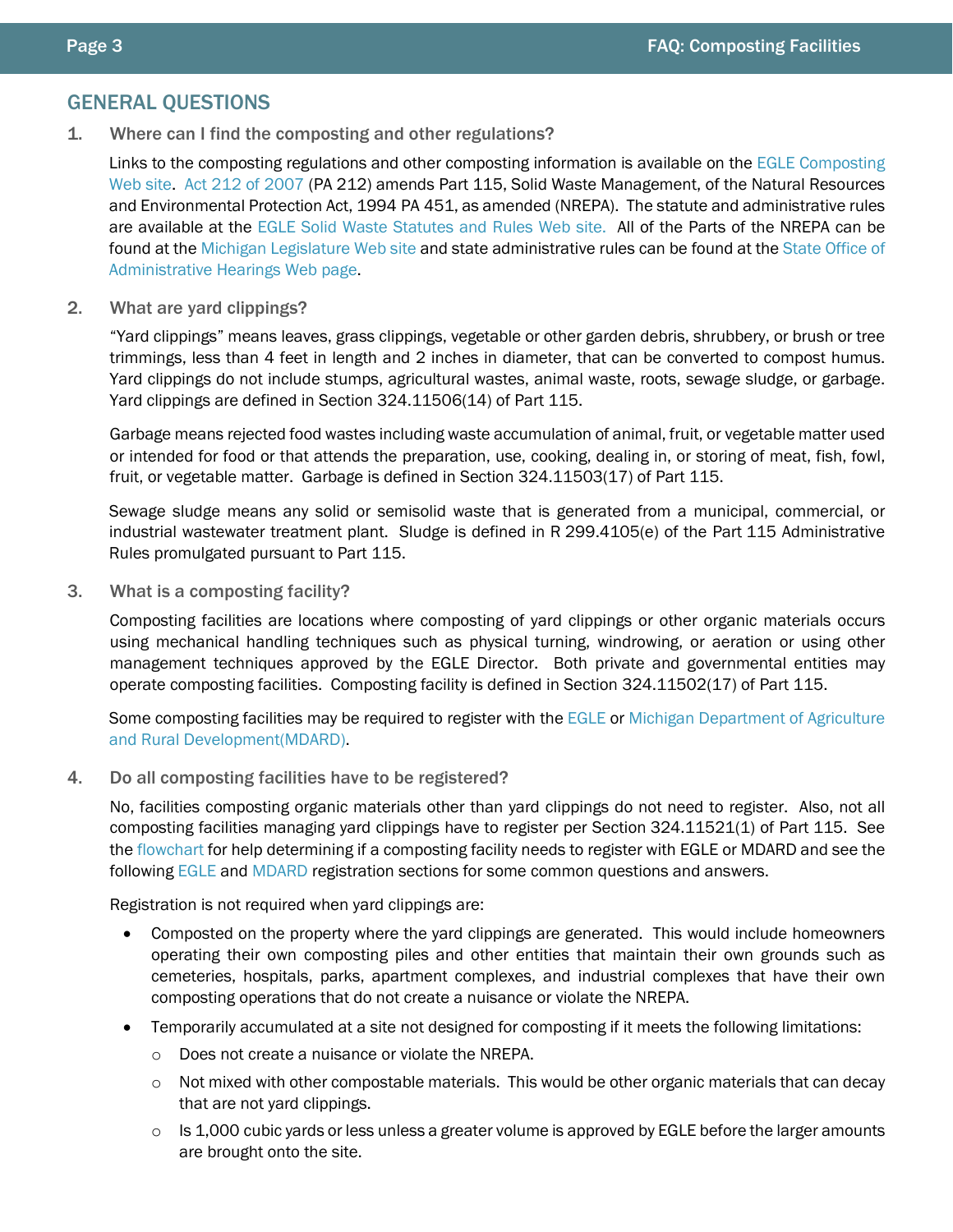- o Moved to another location within the following timeframes in any given year where it is managed under one of the listed options in Section 11521(1) of Part 115:
	- If yard clippings were placed on the site on or after April 1 but before December 1, it must be moved within 30 days after being placed on site
	- If yard clippings were placed on the site on or after December 1 but before April 1, they must be moved by April 10.
	- If a longer time period is needed, the facility needs to demonstrate why that is necessary and obtain approval from EGLE.
- $\circ$  The site owner or operator must maintain records that demonstrates these requirements are being met and make the records available to EGLE upon request
- Composted at a facility that has less than 200 cubic yards of yard clippings and is not creating nuisance conditions. This limitation on the amount includes all materials at all stages of the composting process, except the finished compost.
- Decomposed in a controlled manner in a closed container that is used to create and maintain anaerobic conditions, and operated in accordance with Air Quality Division regulations, or otherwise approved by EGLE.

This management option is for anaerobic digesters. It does not apply to a bioreactor landfill (one that collects and uses methane gas for energy production) because a landfill cell is not a "closed container." Search for keyword "digester" at [Michigan Environmental Quality Publications Center](http://www.deq.state.mi.us/pubcenter) for the *[Environmental Regulations Affecting Anaerobic Digesters](http://www.michigan.gov/documents/deq/deq-ess-caap-factsheet-anaerobicdigesters_189095_7.pdf)* guidance.

- Composted and used by a municipal solid waste (MSW) landfill under specific conditions. An MSW landfill is defined in Section 299.4104 (d) of Part 115 and may also be called a Type II landfill. An MSW landfill may be publicly or privately owned and receives household waste or municipal solid waste incinerator ash. It may also receive construction and demolition waste, sewage sludge, commercial waste, nonhazardous sludge, industrial waste, and hazardous waste from [conditionally exempt small](http://www.michigan.gov/deq/0,4561,7-135-3312_4118_4240-8984--,00.html)  [quantity generators.](http://www.michigan.gov/deq/0,4561,7-135-3312_4118_4240-8984--,00.html) The conditions for an MSW landfill to not register with EGLE include:
	- o Composting takes place on property described in the landfill construction permit.
	- $\circ$  Composting operations of any amount must be described in and are consistent with the landfill operation plans. (For clarification, this includes landfills composting less than 200 cubic yards on property described in the landfill construction permit.).
	- o Landfill is in compliance with NREPA.

MSW landfills accepting yard clippings under the provisions of Section 11521(1)(g) of Part 115 must ensure that the composting and use is described in the landfill's operation plans. At a minimum, the operation plans must include the following information:

- $\circ$  Procedures to ensure that nuisance odors are minimized by addressing anaerobic degradation.
- $\circ$  Procedures to prevent the pooling of water by maintaining proper slopes and grades.
- o Procedures to properly manage storm water runoff.
- o Procedures to ensure that the compost will not attract or harbor rodents or other vectors.
- $\circ$  Compost pile management techniques and the equipment that will be used.
- o The testing procedures, frequencies and lab analysis of finished products to ensure that the compost is finished (e.g., Dewar self-heating method).
- $\circ$  Description of the use of the finished compost and any screening rejects.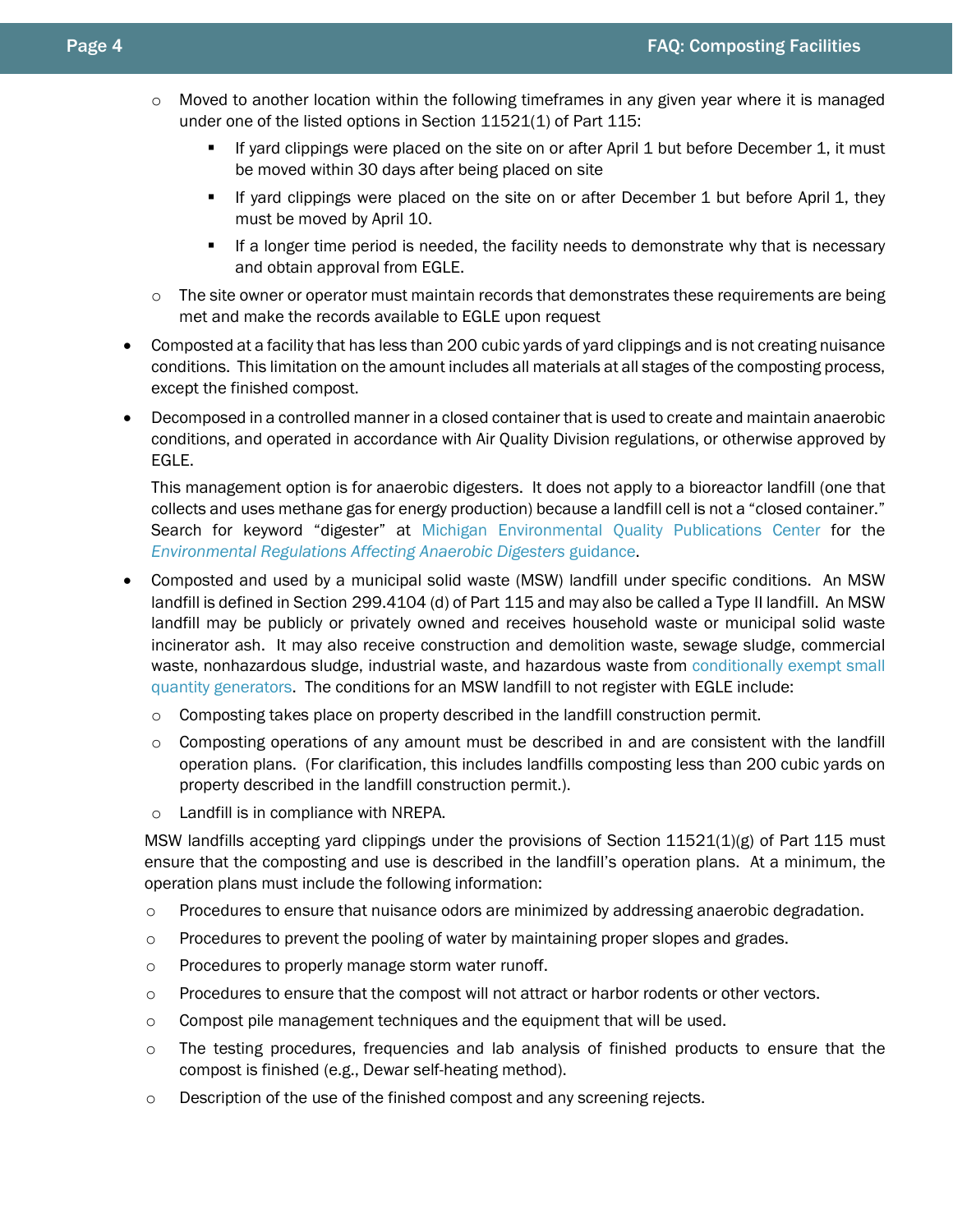EGLE [Material Management Division's Policy Guidance 115-10, "Sanitary Landfill Alternate Daily](http://www.michigan.gov/documents/deq/deq-owmrp-policy-115-10_408155_7.pdf)  [Cover Approval Requirements and Procedures"](http://www.michigan.gov/documents/deq/deq-owmrp-policy-115-10_408155_7.pdf) an[d Policy Guidance GEN 13, "Use of Yard Clippings](http://www.michigan.gov/documents/deq/DEQ-RMD-Gen-13-Yard_Clippings_Compost_LF_Cover_396774_7.pdf)  [Compost as Landfill Cover"](http://www.michigan.gov/documents/deq/DEQ-RMD-Gen-13-Yard_Clippings_Compost_LF_Cover_396774_7.pdf) provides additional information on acceptable use of yard clippings at landfills. This information is available on the EGLE [Solid Waste Operation Memos Web site.](http://www.michigan.gov/deq/0,1607,7-135-3312_4123-9890--,00.html)

If you compost and use yard clippings at your landfill and your operation plans do not include the information described in this letter, please submit revised operation plans that have the necessary information to the appropriate Material Management Division (MMD) District Office. EGLE will review the revised operation plans and either approve them or work with you to gain compliance with these new provisions.

<span id="page-4-0"></span>5. What are examples of other "organic materials"?

Organic materials are those capable of decaying into humus. Common examples besides yard clippings include fruit and vegetable scraps, eggshells, nutshells, paper, wood wastes including sawdust and wood chips, coffee grounds, hair clippings, feathers, bone meal, blood meal, and waste generated in the production of livestock and poultry, including manure and used bedding materials. See the U.S. Environmental Protection Agency (USEPA[\) Web site on organic materials](http://www.epa.gov/sustainable-management-food) for more information. Polymers and plastics, unless designed to be a compostable material, are not usually considered organic material due to their poor ability to decompose.

<span id="page-4-1"></span>6. What is considered to be a nuisance?

Nuisance means there are conditions that unreasonably interfere with the enjoyment of life and property, such as noise, blowing debris, odors, vectors, or pest animals. Nuisance is defined in R 299.4104(h) of the Part 115 administrative rules.

<span id="page-4-2"></span>7. Can yard clippings be taken to a processing plant?

Yard clippings may be taken to processing plants, subject to any limitations or conditions in the facility's Part 115 operating license.

<span id="page-4-3"></span>8. Can yard clippings be disposed in a landfill or incinerator?

Only yard clippings that are diseased or infested or are from invasive plants that were collected through an eradication or control program that are inappropriate to compost can be landfilled or incinerated per Section 324.11521(1)(i) of Part 115. Examples of invasive plants include, but are not limited to, garlic mustard, purple loosestrife, and spotted knapweed. De minimus (or small) amounts of yard clippings may also be landfilled or incinerated with other solid wastes. That means a small amount of material that was put in with other solid waste for disposal. De minimus is defined in Section 324.11503(1) of Part 115.

<span id="page-4-4"></span>9. What is meant by an eradication or control program?

Eradication or control programs are formal efforts by an organization or agency to eliminate or limit the spread of unwanted land or water plant species. Several organizations and agencies such as *[The Stewardship](http://www.stewardshipnetwork.org/)  [Network](http://www.stewardshipnetwork.org/)* (the Network), have programs in Michigan that target the control of invasive species, a member of the Network who signs a memorandum of understanding (MOU) with the Network to remove invasive species that are being specifically addressed by the Network may dispose of these yard clippings in a landfill or incinerator, as the yard clippings are part of an eradication or control program. Landfills or incinerators should keep records of disposal of these invasive species. If you have questions about participating in an eradication or control program, contact Aaron Hiday, EGLE, at [HidayA@Michigan.gov](mailto:HidayA@Michigan.gov) or 517-282-7546.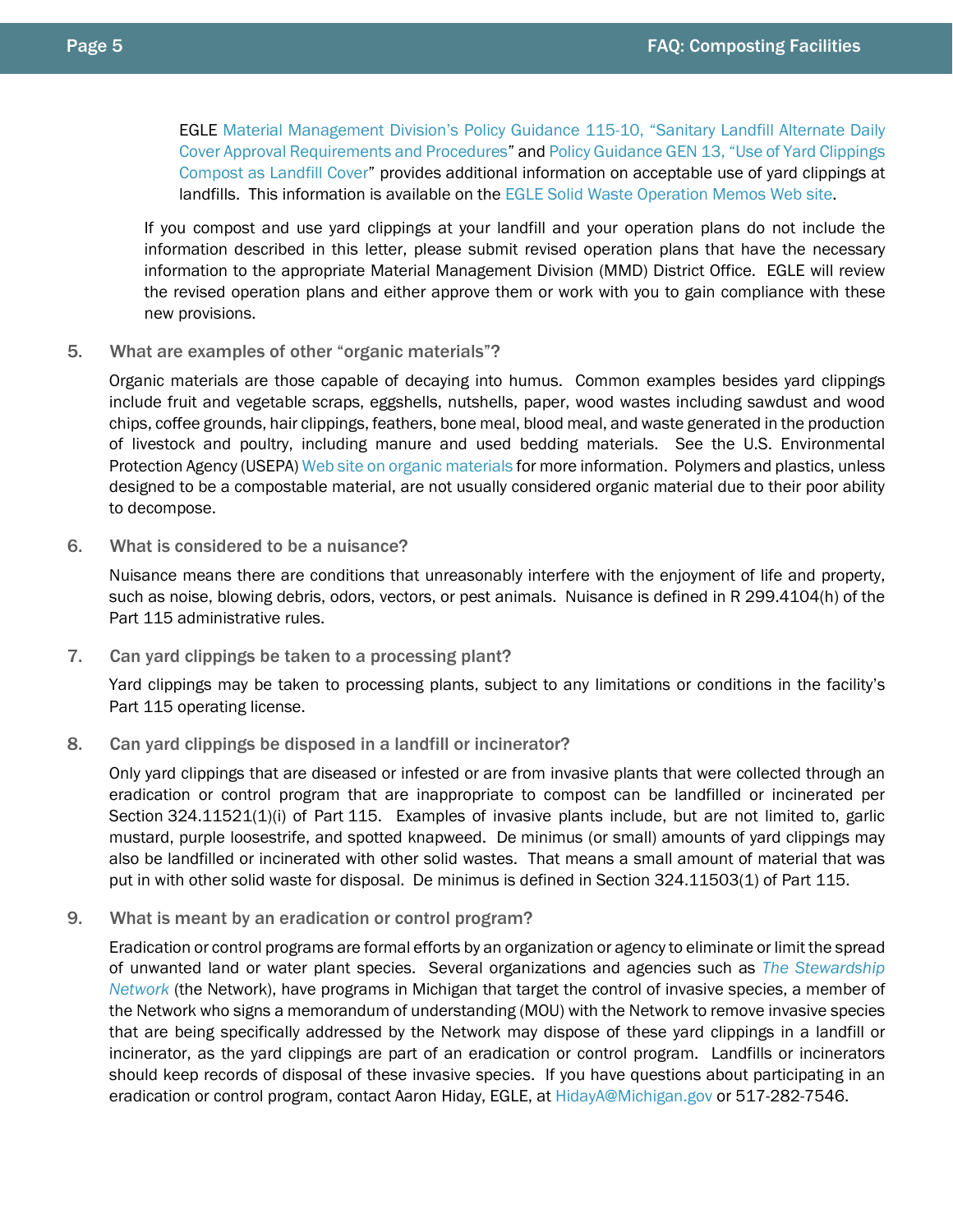<span id="page-5-0"></span>10. Are there resources to help government officials with land and aquatic (plant and fish) invasive species?

Contact the various organizations and agencies listed in the previous question regarding the resources they have to offer. Also, see the [Aquatic Invasive Species Handbook](http://www.michigan.gov/documents/deq/wrd-ais-smp-public-review_380166_7.pdf) for Government Officials.

<span id="page-5-1"></span>11. Is Rule R 299.4120 (Rule 120) still applicable since PA 212 was passed?

No. PA 212 removed yard clippings from the definition of a site or source separated material and as such, the conditions listed in Rule 120 are no longer applicable. PA 212 now provides the requirements for the management of yard clippings.

<span id="page-5-2"></span>12. Does the state offer training or compost operator certification programs?

EGLE does not offer training or certification to composting facilities operators. Contact the Michigan Recycling Coalition Composting Committee or other organizations that promote composting and finished products, as they may have training and certification programs. You can find information on the [Michigan](http://www.michiganrecycles.org/)  [Recycling Coalition](http://www.michiganrecycles.org/) Web site or contact the Michigan Recycling Coalition at 517-371-7073. For more information about training programs, go to the [US Composting Council](http://www.compostingcouncil.org/) Web site.

Other groups also have composting information posted on the Internet, such as the [North Carolina](http://deq.nc.gov/conservation/recycling/composting/composting-101/composting-basics)  [Department of Environment Quality](http://deq.nc.gov/conservation/recycling/composting/composting-101/composting-basics) that provides information about other composting topics like building food waste diversion programs, vermicomposting (worm composting), etc.

For composting operations on a farm, see the MDARD Web page for Generally Accepted Agricultural and Management Practices [\(GAAMPS\)](http://www.michigan.gov/mdard/0,4610,7-125-1599_1605---,00.html) or contact the Michigan Right to Farm department at 517-284-5619.

<span id="page-5-3"></span>13. Does the state offer business startup or expansion assistance or help market compost products?

For help starting or expanding a business, see the information at the [Michigan Economic Development](https://www.michiganbusiness.org/)  [Corporation,](https://www.michiganbusiness.org/) or call 888-522-0103.

There are several ways to market the composting facility's services through state Web sites:

- To advertise composting, yard clippings, and wood collection services, list the company in the [EGLE](http://www.michigan.gov/deqrmmd) Recycled [Materials Market Directory.](http://www.michigan.gov/deqrmmd)
- To offer services to state-owned facilities, register with the [Michigan Department of Technology,](https://www.michigan.gov/dtmb/)  [Management, and Budget](https://www.michigan.gov/dtmb/) (MDTMB) as a state vendor. Go to the MDTMB Web site and click on the ["Register as a Vendor"](https://sigma.michigan.gov/webapp/PRDVSS2X1/AltSelfService) link under the "Businesses" category. For assistance, call their Vendor Registration Help Desk at 888-734-9749.

At this time, EGLE does not have any grants or loans available to start or operate a composting facility.

<span id="page-5-4"></span>14. If there is a complaint about a composting operation, who should be contacted?

The agency that responds to an initial complaint will depend on which agency is overseeing the composting operation. If a farm is composting, or should be registered with the MDARD, then the MDARD would do the initial follow-up, and when necessary, coordinate with EGLE. See the [farm complaint FAQ.](#page-15-7) If the composting operation is overseen by EGLE, or you are unsure whom you should talk to, contact the MMD [district office](http://www.michigan.gov/deq/0,1607,7-135-3306_3329-12306--,00.html) to file a complaint. Be as specific as you can about your concerns and what you know about the operations, including where the composting is occurring. When necessary, the MMD staff will coordinate with the other EGLE divisions and MDARD, depending on the circumstances.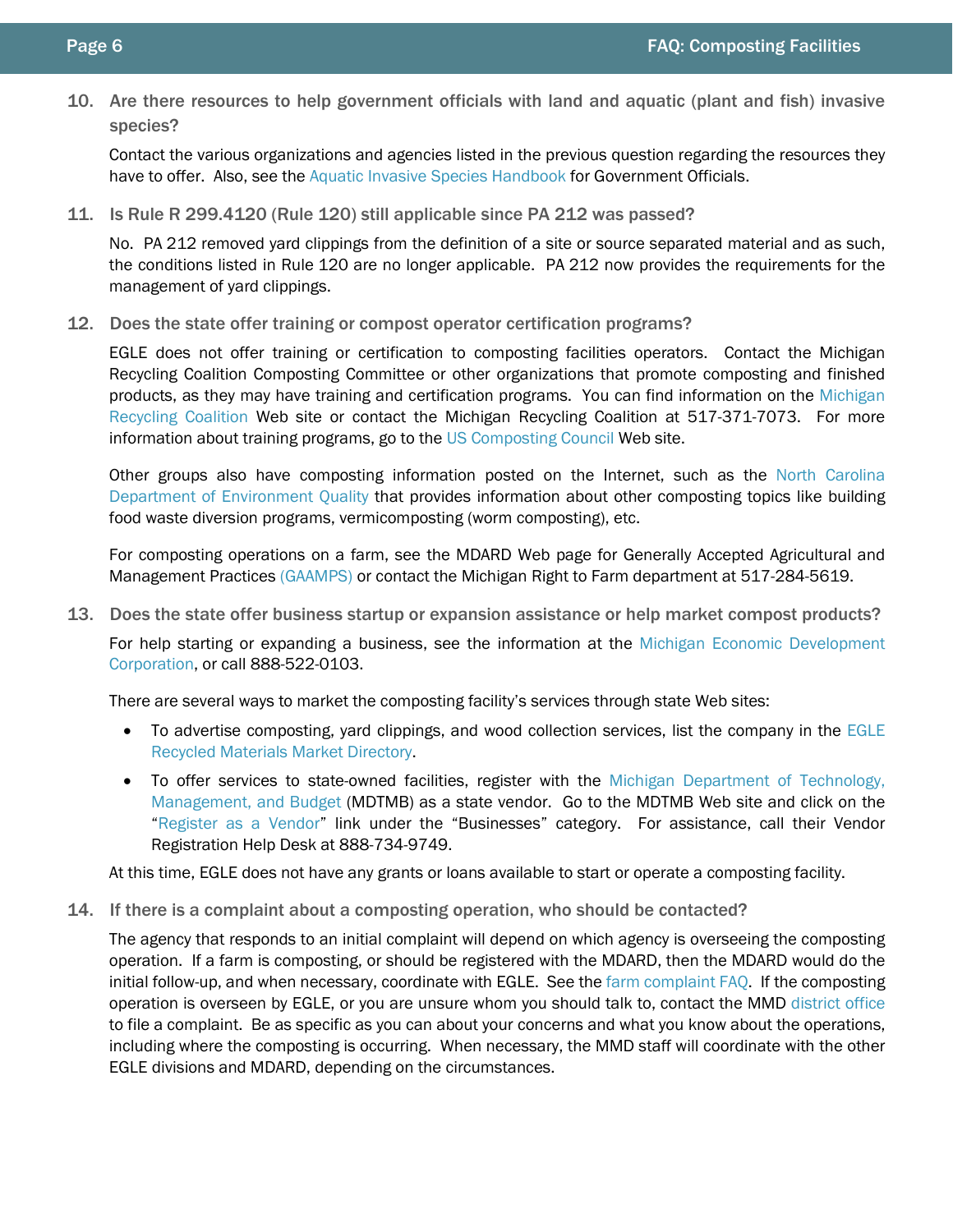## <span id="page-6-0"></span>EGLE REGISTERED COMPOSTING FACILITY QUESTIONS

<span id="page-6-1"></span>15. When does a composting operation have to register with EGLE?

See th[e flowchart](http://www.michigan.gov/documents/deq/Visio-Compost_flowchart_web_version_226545_7.pdf) at the EGLE [Compost Web site](http://www.michigan.gov/deqcompost) to help identify when a facility needs to register. Composting facilities are required to register with EGLE's MMD once they have more than 200 cubic yards of material, if they are not operating under the MDARD management method. Facilities must meet the requirements in Section 11521(4) of Part 115.

New facilities need to register before beginning operations. There are no exemptions for state-owned or other governmental facilities, and they also need to register when they meet the conditions identified in the flowchart.

<span id="page-6-2"></span>16. What is a registered agent that is mentioned in the registration form instructions?

A "registered agent" is an entity authorized by a company in their filings with the Department of Labor and Economic Growth to act on their behalf in a named state (i.e., Michigan). It is a legal term. It allows that entity to accept legal service, sign documents, make legal commitments, etc., on behalf of the company. If that is who signed the registration form for the company, submit a copy of the authorization with the registration.

<span id="page-6-3"></span>17. What must be included in calculating the volume on-site (e.g., calculating the amount of yard clippings to determine if the site has 200 cubic yards)? Are there any conversion formulas?

Any compostable material and finished compost that is on-site is to be included when calculating the volume. Finished compost that has been screened and blended with sand or topsoil does not count in the 200 cubic yard limit. There are different resources available for converting volumes of yard clippings to cubic yards. The general average conversion for yard clippings is: three cubic yards of yard clippings equals one ton of yard clippings. Specific conversion factors can be found below. Usually there is 1/2 to 1/3 reduction in yard clippings to compost; therefore, one formula that can be used is:

*(Amount of yard clippings) multiplied by (0.41) = approximate amount of finished compost.*

The actual amount of finished compost may be different because yard clippings consist of different materials in different amounts and may include grass clippings, leaves, twigs, and small branches.

The following conversions are based on an excerpt from the USEPA document, *Business Guide for Reducing Solid Waste*; EPA/530-K-92-004; November 1993; found in the USEPA Volume-to-Weight Conversion Table.

| <b>Material</b>                         | <b>Volume</b>            | Weight in pounds (lbs)      | Weight in short tons<br>$(1 \text{ short ton} = 2,000 \text{ lbs})$ |
|-----------------------------------------|--------------------------|-----------------------------|---------------------------------------------------------------------|
| Leaves (uncompacted)                    | 1 cubic (cu.) yard (yd.) | 200-250                     | $0.05 - 0.125$                                                      |
| Leaves (compacted)                      | 1 cu. yd.                | 300-450                     | $0.15 - 0.225$                                                      |
| Leaves, vacuumed                        | 1 cu. yd.                | 350                         | 0.175                                                               |
| <b>Grass clippings</b><br>(uncompacted) | 1 cu. yd.                | 350-450                     | 0.175-0.225                                                         |
| <b>Grass clippings</b><br>(compacted)   | 1 cu. yd.                | 550-1,500                   | $0.275 - .75$                                                       |
| <b>Finished compost</b>                 | 1 cu. yd.                | 600                         | 0.3                                                                 |
| <b>Pallets</b>                          |                          | 30-100 each<br>(40 average) | $0.015 - 0.05$<br>$(0.02 \text{ average})$                          |
| Wood chips                              | 1 cu. yd.                | 500                         | 0.25                                                                |
| Solid/liquid fats food<br>waste         | 55-gallon drum           | 400-410                     | $0.2 - 0.205$                                                       |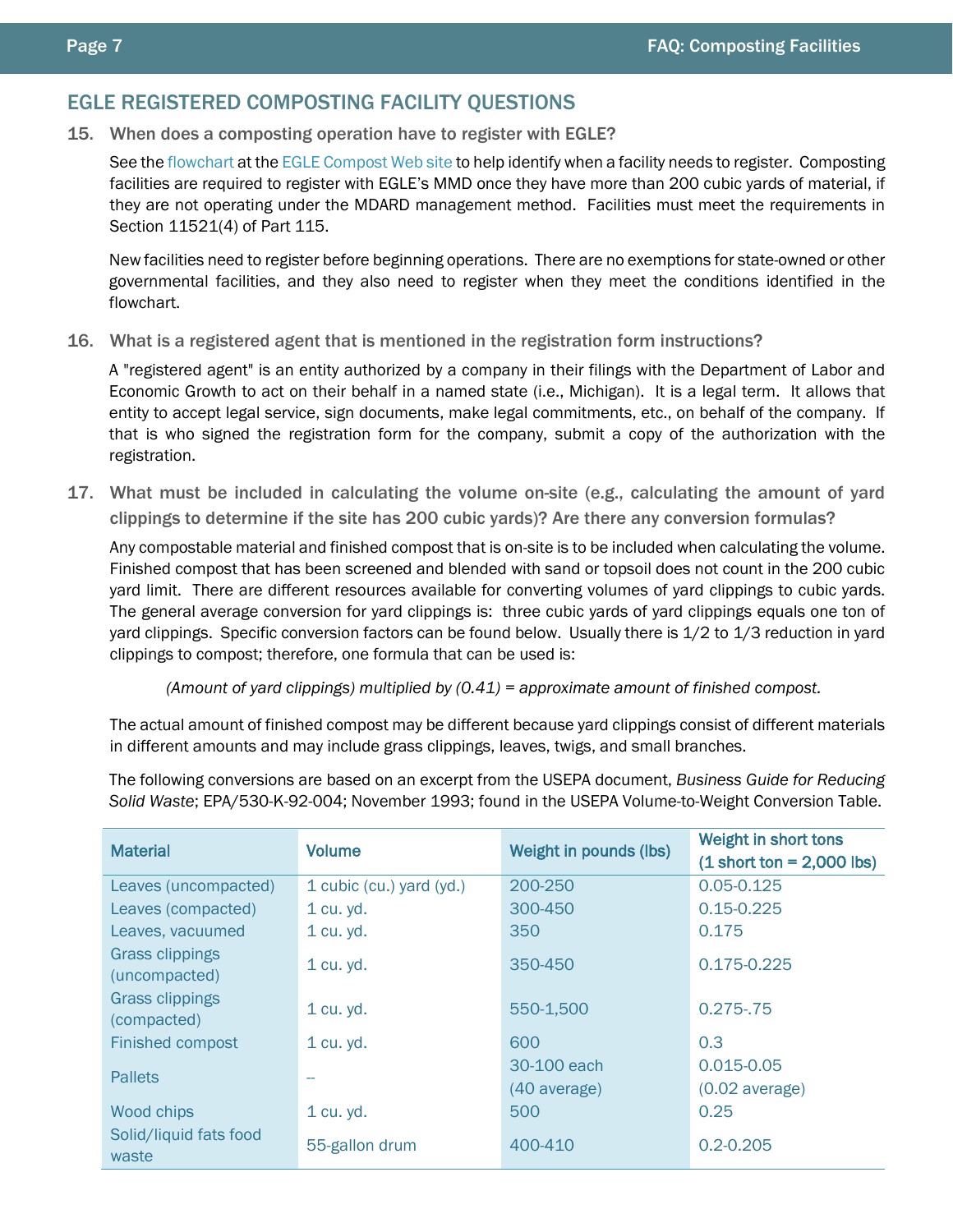A table of bulk density of additional compostable materials that lists pounds per cubic yard is available in the *[On-Farm Composting Handbook](https://campus.extension.org/pluginfile.php/48384/course/section/7167/NRAES%20FarmCompost%20manual%201992.pdf)* by Cornell University.

<span id="page-7-0"></span>18. Are there different requirements depending on when an EGLE registered composting facility began operating?

Yes, there are differences regarding where an EGLE registered composting facility can be located depending on when it began operating. However, all EGLE registered facilities have to meet the same operating requirements. See the following questions for more information.

<span id="page-7-1"></span>19. What are the location restrictions regarding where an EGLE registered composting facility can be located if it was operating on or before December 1, 2007?

EGLE registered facilities that began operating on or before December 1, 2007, have three isolation distances that must be met. Section 11521(4)(b)(i) of Part 115 requires the facilities to be located:

- 50 feet from a property line.
- 200 feet from a residence.
- 100 feet from a body of surface water, including a lake, stream or wetland.
- <span id="page-7-2"></span>20. What are the location restrictions regarding where an EGLE registered composting facility can be located, if it began operating after December 1, 2007?

EGLE registered facilities that began operating after December 1, 2007, have 7 isolation distances that must be met. Section 11521(4)(b)(ii) of Part 115 includes the following restrictions:

- 50 feet or more from a property line.
- 200 feet or more from a residence.
- 100 feet or more from a body of surface water, including a lake, stream or wetland.
- 2,000 feet or more from a Type I or Type IIA water supply well.
- 800 feet or more from a Type IIB or Type III water supply well.
- 500 feet or more from a church or other house of worship, hospital, nursing home, licensed day care center, or school other than a home school.
- 4 feet or more above groundwater.
- not in the 100-year floodplain.
- <span id="page-7-3"></span>21. How can I determine if an EGLE registered facility meets the appropriate isolation distances? See the Yard Clippings Composting Isolation Distance summary on the EGLE [Composting Web site.](http://www.michigan.gov/deq/0,1607,7-135-3312_4123-185537--,00.html)
- <span id="page-7-4"></span>22. What isolation distances does an existing EGLE registered compost facility need to meet when it is expanding?

The more stringent requirements in Section 11521(4)(b)(ii) of Part 115 apply to the expansion area. For example, if the compost pile was in existence on December 1, 2007, and was located within 200 feet of a residence, and it was not placed within the 200-foot threshold after that date, the pile could remain. EGLE registered facilities that were in operation on December 1, 2007, may continue to use the locations where those piles existed, as long as there are no negative impacts from those pile locations. However, EGLE would encourage new piles meet the stricter isolation distances, if possible. Any new locations for piles would need to meet the isolation distances.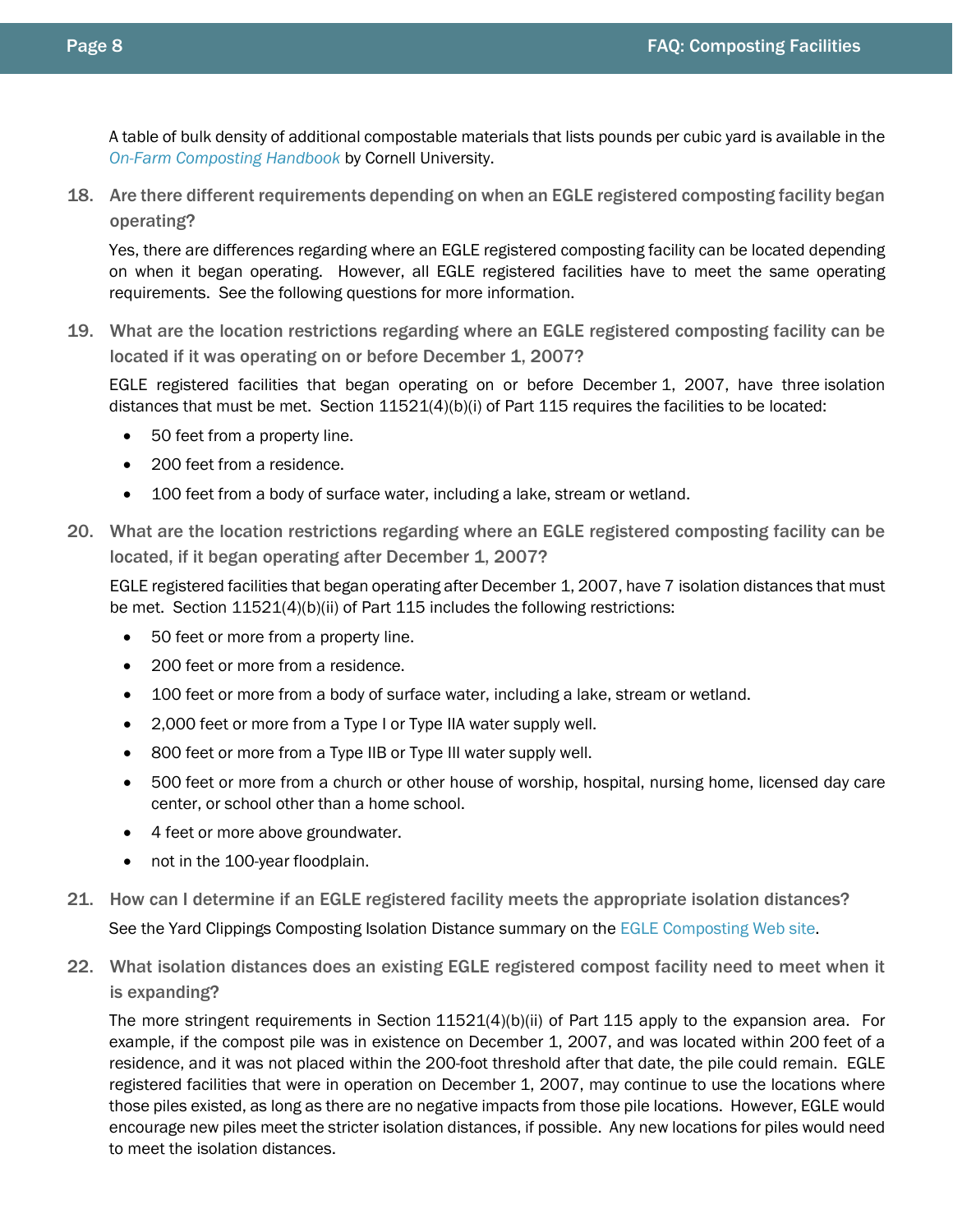- 
- <span id="page-8-0"></span>23. Are there other water well restrictions not specified in these composting regulations?

See the isolation distances information on the EGLE [Composting Web site](http://www.michigan.gov/deq/0,1607,7-135-3312_4123-185537--,00.html) for what is required under the composting regulations. In addition, some communities have a designated source water and wellhead protection programs and have the [protected area delineated.](http://www.michigan.gov/deq/0,4561,7-135-3313_3675_3695---,00.html) If you do not know if your facility is in the designated area, EGLE's Water Resources Division can help you. Include the location of the wells and protected area on your map. If you do not know your local contact, contact EGLE Water Resources Division at 989-705-3420 for [Wellhead Protection Program](http://www.michigan.gov/deq/0,1607,7-135-3313_3675_3695---,00.html) information.

## <span id="page-8-1"></span>24. What are the operating requirements for EGLE registered composting facilities?

The operating requirements in in Section 324.11521(4)(c) of Part 115 are:

- Create finished compost that does not contain more than one percent, by weight, of foreign matter if it has been put through a 4-millimeter screen. This section does not require the compost to be screened, but the finished compost would need to meet the quality standards, as if it has been screened. Foreign matter would include non-biodegradable material such as metal, plastic, and glass.
- Do not attract or harbor rodents or other vectors. See the [MDARD information on rodent and vector](http://www.michigan.gov/documents/MDA_mod_05_21253_7.html)  [identification and control methods.](http://www.michigan.gov/documents/MDA_mod_05_21253_7.html)
- If yard clippings were collected in type of bag other than a paper bag, remove yard clippings from bags by the end of each business day. The yard clippings have to be removed from the bags if they are not paper because the bags are not permeable to air and create odors. However, biodegradable bags can be put in the compost piles after the yard clippings have been removed from the bag.
- Prevent the pooling of water by maintaining proper slopes and grades of the compost piles and site. Standing water can cause the underlying soils to become anaerobic, which may lead to the leaching of contaminants and nutrients to the groundwater.
- Properly manage storm water runoff. Composting facilities are not subject to the industrial storm water program overseen by EGLE's Water Resources Division, but the precipitation that comes into contact with the compost piles and any leachate from the compost would be considered process wastewater, and the disposal of that is regulated by the Water Resources Division. It may contain pollutants in concentrations that violate water quality standards and require treatment.

The facility has four management options:

- $\circ$  Collect and reuse all of the runoff on-site to maintain proper moisture levels of the compost piles. This is the preferred method and the most cost effective.
- $\circ$  If the facility is connected to a municipal wastewater treatment plant, get approval from the sewer authority before discharging it into the sewer system.
- $\circ$  Obtain either a surface water or groundwater discharge permit from the Water Resources Division. See Chapter 3 of the manufacturers' guide for more information.
- $\circ$  Characterize the waste to determine if it is hazardous waste or nonhazardous liquid waste, and manage it accordingly. See Chapter 2 of manufacturers' guide for more information.

Contact your district office if you need assistance or call the Environmental Assistance Center at 800-662-9278 for referral.

- Do not have more than 5,000 cubic yards of yard clippings and other compostable material, compost, and residuals present on any acre of the property, unless prior approval has been obtained from EGLE.
- Do not accumulate yard clippings over three years, unless the owner or operator has received prior approval by EGLE. Unless EGLE approved a longer time period, they will need to be able to demonstrate yearly that they meet the following:
	- o Have the capacity to compost the yard clippings.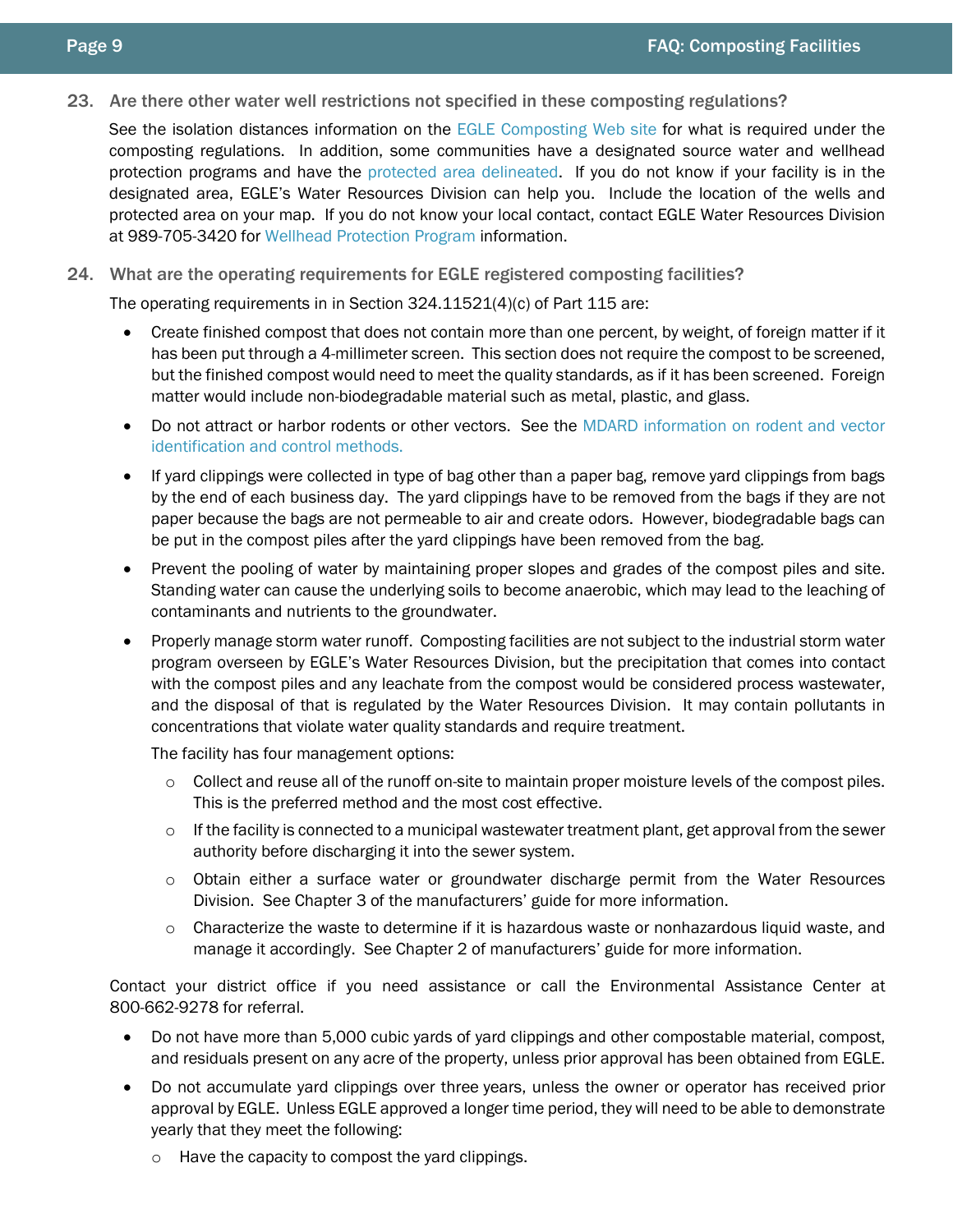$\circ$  The amount of the yard clippings and compost transferred off-site in a calendar year is 75 percent or more by weight or volume of the amount of yard clippings and compost that was on-site the beginning of the calendar year.

The three years accumulation period begins when the yard clippings or compostable material was first brought on-site.

- Do not create a "facility" as defined in [Section](http://www.legislature.mi.gov/(S(z2auvt45sdlkam45p4zujo45))/mileg.aspx?page=getObject&objectName=mcl-324-20101) 20101 of [Part](http://www.legislature.mi.gov/(S(z2auvt45sdlkam45p4zujo45))/mileg.aspx?page=getobject&objectname=mcl-451-1994-ii-7-201&highlight=) 201, Environmental Remediation, of the NREPA. A "facility" means any area, place, or property where a hazardous substance in excess of the concentrations which satisfy the requirements of Section 20120a(1)(a) or (17) or the cleanup criteria for unrestricted residential use under Part 213, Leaking Underground Storage Tanks, of the NREPA has been released, deposited, disposed of, or otherwise comes to be located. Facility does not include any area, place, or property at which response activities have been completed which satisfy the cleanup criteria for the residential category provided for in Section 20120a(1)(a) and (17) or at which corrective action has been completed under Part 213 which satisfies the cleanup criteria for unrestricted residential use. Contact the Remediation and Redevelopment Division in your county's [District Office](http://www.michigan.gov/deq/0,1607,7-135-3306_3329-12306--,00.html) if you have questions about contamination or cleanup requirements.
- Meet all of the NREPA requirements that apply to the site.
	- o Because there are different composting facility requirements and materials that may be processed besides yard clippings, the facility will need to determine what regulations apply to them. A good starting point is to review the EGLE [permit information and related permit information.](http://www.michigan.gov/deqpermits) Another good resource is the *Michigan Manufacturers Guide to Environmental, Safety, and Health Regulations,* which includes explanations about regulations that may not require a permit or license. Facilities should also contact their local authorities to obtain any necessary local permits and comply with local ordinances and zoning regulations.
- 25. How much material would it take to meet the 5000 cubic yards on any acre limit?

<span id="page-9-0"></span>According to Section 11521(4)(c)(ii) of Part 115, an EGLE registered composting facility is limited to having 5,000 or less cubic yards of material on any acre. As a visual aid, it is estimated 5,000 cubic yards would completely cover one acre three feet deep.

<span id="page-9-1"></span>26. Under what circumstances would EGLE consider approving a volume greater than 5,000 cubic yards of material per acre?

The applicant would need to demonstrate to EGLE that the operator of the facility has sufficient knowledge, training, appropriate site design, and equipment to be able to handle a larger volume. If you want to exceed this limit, discuss the proposed operation with Aaron Hiday, Program Coordinator, Solid Waste Section, MMD, at 517-282-7546.

<span id="page-9-2"></span>27. Are there any size or shape limits on how high or big a compost pile can be?

The state waste regulations do not limit the size or shape of compost piles, but the best management practices and equipment capability will have an impact on the compost pile size and shape at an operation. There may be local ordinance restrictions.

<span id="page-9-3"></span>28. What are the reporting requirements to EGLE?

EGLE registered composting facilities must submit annual reports to the MMD by October 30 of each year. The required report form, EQP 5229, will be posted on the EGLE [composting Web site](http://www.michigan.gov/deq/0,1607,7-135-3312_4123-185537--,00.html) or contact Aaron Hiday, Program Coordinator, Solid Waste Section, MMD, at 517-282-7546. The EGLE registered composting facility will need to report on how much yard clippings and other compostable material was composted during the previous year.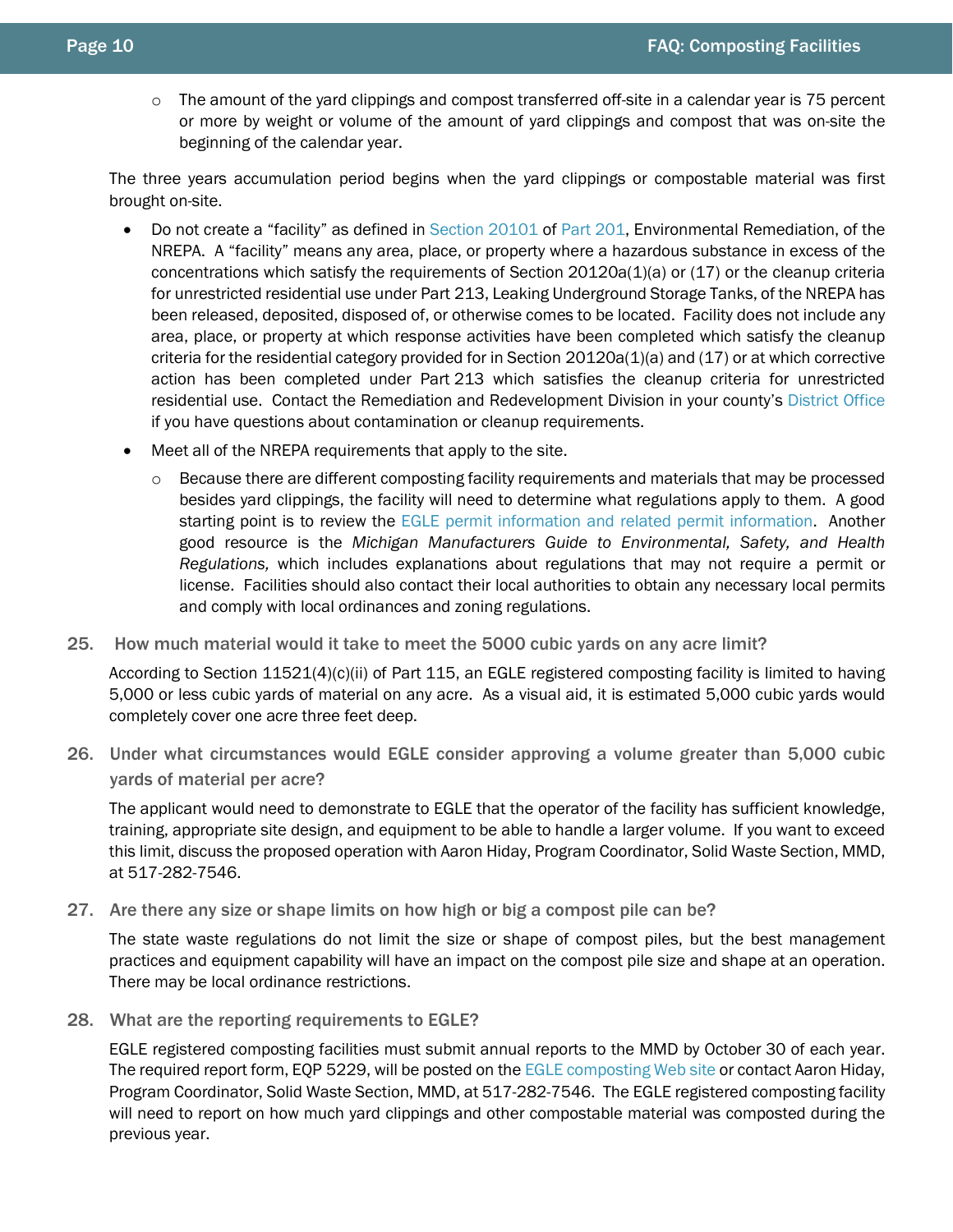<span id="page-10-0"></span>29. What composting records are required to be kept on-site?

An EGLE registered composting facility must have the following records and make them available to EGLE upon request, per Section 324.11521(4)(d) of Part 115.

- Documentation that shows the amount of materials received and transferred off-site:
	- o volume of yard clippings accepted by the facility each month.
	- o volume of other compostable material accepted by the facility each month.
	- o volume of yard clippings transferred off-site each month.
	- o volume of other compostable material transferred off-site each month.
	- Documentation that confirms the composting operation prevents nuisances and minimizes anaerobic conditions. Anaerobic conditions lead to problems with odors. The most common factors that result in anaerobic odors are excess moisture, inadequate porosity, rapidly degrading substrate, and excessive pile size. See information in the [Compost Operator's Guidebook.](http://www.michigan.gov/documents/deq/deq-oea-compostoperatorguidebook_488399_7.pdf)

The following records must be available, or the facility must obtain prior approval from EGLE to maintain different records:

- o Carbon-to-nitrogen (C:N) ratios.
- o Amount of leaves and grass in tons or cubic yards.
- o Temperature readings.
- o Moisture content readings.
- o Laboratory analysis of finished products.

Sample record templates will be available on the EGLE [composting Web page.](http://www.michigan.gov/deq/0,1607,7-135-3312_4123-185537--,00.html)

<span id="page-10-1"></span>30. How do I calculate C:N ratios?

There are several ways you can calculate the carbon to nitrogen ratios. See information in the compost operator training materials. Some online compost mix calculators, like the one on [Klickitat County's Web](https://www.klickitatcounty.org/1030/Compost-Mix-Calculator)  [site,](https://www.klickitatcounty.org/1030/Compost-Mix-Calculator) are also available.

Another good reference for C:N ratio, moisture content, and bulk density of various materials is from [Cornell](http://compost.css.cornell.edu/calc/2.html)  [University.](http://compost.css.cornell.edu/calc/2.html)

<span id="page-10-2"></span>31. Does EGLE recommend any other records be kept?

In addition to the required records, facilities are encouraged to create a Compost Facility Site Management Plan. The following are suggested components of a Compost Facility Site Management Plan. They are adapted from a United States Composting Council, 1994 draft document titled, "Organic Waste Composting Model State Regulation."

- Topographic map (United States Geological Survey 7.5-minute series) of the area. Topographic maps can be obtained from the US Geological Survey<https://store.usgs.gov/map-locator> or 888-ASK-USGS (275-8747).
- Site plan showing dimensions and details of the proposed receiving, processing, production, curing, and storage areas, and locations of all roads, buildings, fences and gates, other permanent structures, number of acres used for composting, storage, and stockpiling, and isolation distances required by the statute.
- Description and drawings of the facility's storm water management system showing compliance with all federal, state, and local storm water regulations and codes.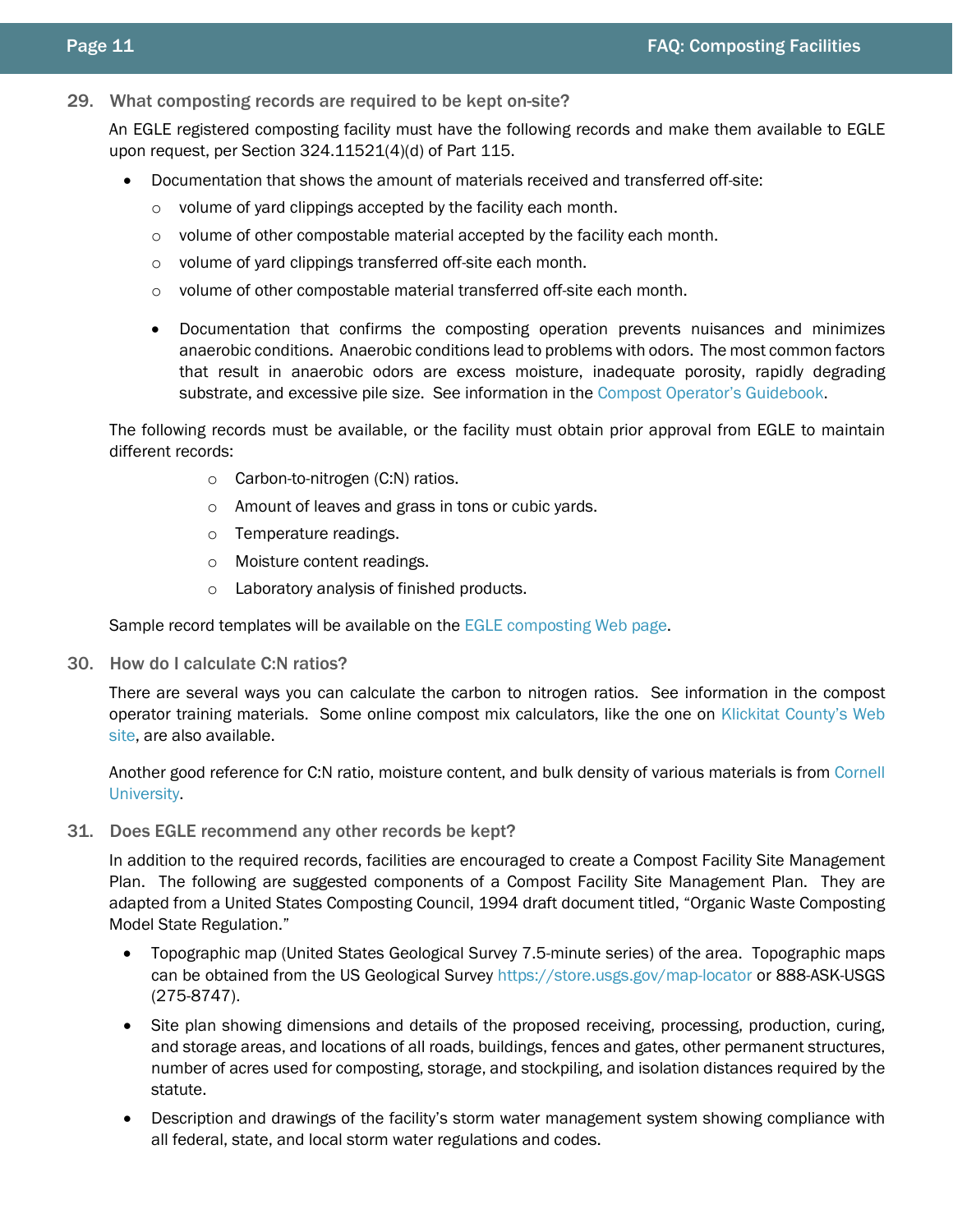- Description of methods employed to prevent environmental impacts to surface and groundwater.
- Detailed methods for achieving odor control.
- Detailed methods for achieving noise control.
- Detailed methods for achieving vector, dust, and litter control.
- Description of fire prevention and control methods.
- Flow diagram of the processing steps, including the period of time in each step and estimates of maximum handling capacity.
- Capacity for proper handling, storage, and removal of non-permitted wastes delivered to or generated by the facility.
- Detailed description of weather monitoring equipment or methods.
- Written provision for operations during wind, heavy rain, snow, freezing, or other inclement weather conditions.
- Management plan should address employee safety issues according to state and federal requirements.
- Description of methods employed to monitor and prevent anaerobic conditions within the piles.
- <span id="page-11-0"></span>32. Are there special emergency planning requirements for an EGLE registered composting facility?

The composting regulations do not require an emergency plan, but EGLE suggests that a detailed fire plan be coordinated with the local fire department. If a facility has other regulated materials or has regulated storage tanks on site there may be requirements under other federal and state regulations if the facility meets those conditions. There may also be requirements under local ordinances. See the [emergency](http://www.michigan.gov/deq/0,1607,7-135-3307_29894_4161---,00.html)  [planning Web site](http://www.michigan.gov/deq/0,1607,7-135-3307_29894_4161---,00.html) at the [EGLE.](http://www.michigan.gov/deq) Click on "Key Topics" then "Environmental Emergencies" in the sidebar for more state and federal planning information.

<span id="page-11-1"></span>33. Does composting fish waste have different requirements?

Options regarding how to handle fish waste are discussed in the [Fish Waste Exemption](http://www.michigan.gov/documents/deq/deq-whmd-swp-Exemption-FishWaste_247536_7.pdf) and the related [Site](http://www.michigan.gov/documents/deq/deq-whmd-swp-SampleSiteIdentificationForm_247541_7.pdf)  [Identification Form.](http://www.michigan.gov/documents/deq/deq-whmd-swp-SampleSiteIdentificationForm_247541_7.pdf)

<span id="page-11-2"></span>34. Are there other management options for handling wood waste besides composting?

Options would depend on whether the waste was contaminated and regulated as hazardous waste. Options to chip it or to use it as a fuel source is covered in the [Scrap Wood Exemption.](http://www.michigan.gov/documents/deq/deq-whmd-swp-Exemption-ScrapWood_247543_7.pdf) Wood waste that is not contaminated can be landfilled or incinerated at disposal sites that accept that waste.

<span id="page-11-3"></span>35. Can food waste be added to the yard clippings compost piles?

Yes, food waste can be added to yard clippings. A processing permit is not required when the food waste is a source separated material.

<span id="page-11-4"></span>36. Can compostable utensils be composted without a permit or license?

Plastic is listed as a source separated material. If the compostable serving ware is "plastic" as defined by ASTM D [6400,](https://www.astm.org/Standards/D6400.htm) *Standard Specification for Labeling of Plastics Designed to be Aerobically Composted in Municipal or Industrial Facilities*, it is therefore not solid waste if composted, and the compost is used for beneficial purposes.

ASTM D 6400 defines plastic to be "a material that contains as an essential ingredient one or more organic polymeric substances of large molecular weight, is solid in its finished state, and, at some stage in its manufacture or processing into finished articles, can be shaped by flow."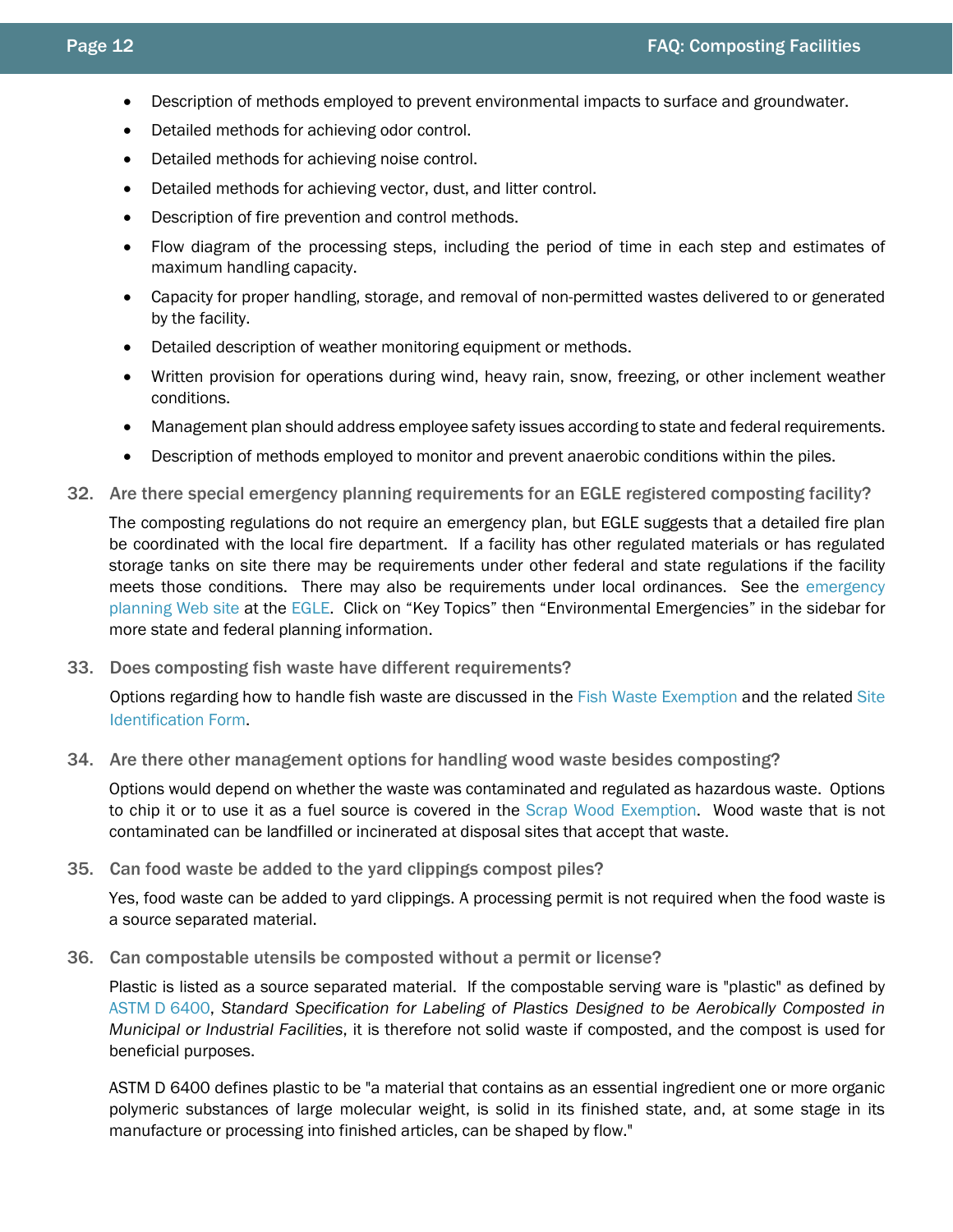Therefore, if the serving ware fits that definition and is able to be converted into compost as defined in Part 115, then the material is not solid waste, and a solid waste processing permit or license is not required.

<span id="page-12-0"></span>37. Other than yard clippings, what wastes can be composted in Michigan without a permit from EGLE?

Current regulations do not require any permits or approval from the MMD for the composting of site or source separated compostable material. Source separated material includes wood, paper products, garbage, yard clippings, or any other material approved by EGLE that is separated at the source of generation for the purpose of conversion into raw materials or new products. The same material is considered "site separated" if it is separated from solid waste for the purpose of conversion into raw materials or new products at a location other than the point of generation. Site separated material does not include the residue remaining after wood, paper products or any other material approved by the department is separated from solid waste. Compost is considered a "new product" for purposes of source and site separated material determinations.

Compostable site or source-separated materials include garbage, wood, and paper. Garbage is defined as "rejected food wastes including waste accumulation of animal, fruit, or vegetable matter used or intended for food or that attends the preparation, use, cooking, dealing in, or storing of meat, fish, fowl, fruit, or vegetable matter." Wood is defined as "trees, branches, bark, wood pallets, lumber, or other wood product which has not been treated, painted, mixed with glues and fillers, or otherwise contaminated during manufacture or use, and wood chips or sawdust from the materials listed." Paper includes cardboard and paper products that have not been contaminated during manufacture or use.

No MMD permits are required for composting garbage, wood, and paper, although local authorizations may be necessary. Compostable site or source-separated material can be composted, as long as it is done in compliance with Part 55, Air Pollution Control, Part 115, and Part 31, Water Resources Protection, of the NREPA, and any pursuant promulgated administrative rules.

The composting of solid wastes like research animal bedding, street cleanings, or animal waste other than organic waste generated in the production of livestock and poultry must be approved by EGLE. The composting of garbage, wood, paper, and yard clippings mixed with a material defined as solid waste must also be approved.

<span id="page-12-1"></span>38. How do I obtain approval to compost a compostable material not listed as a site or source separated material?

In order to compost a solid waste material not defined as a site or source separated material, one must receive approval per R 299.4121 of the administrative rules promulgated pursuant to Part 115. Including the provisions outlined in R 299.4117 and R 299.4118 of the Part 115 administrative rules, the following information must be included in the petition:

- The type of waste and its potential for creating a nuisance or environmental contamination;
- Compost maturity, as determined by a reduction of organic matter during composting;
- Foreign matter content; and
- Particle size.

The material will be approved for use as compost if:

- The material has or will be converted to compost under controlled conditions at a composting facility;
- The material will not be a source of environmental contamination or cause a nuisance; and
- Use of the compost material will be done at agronomic rates.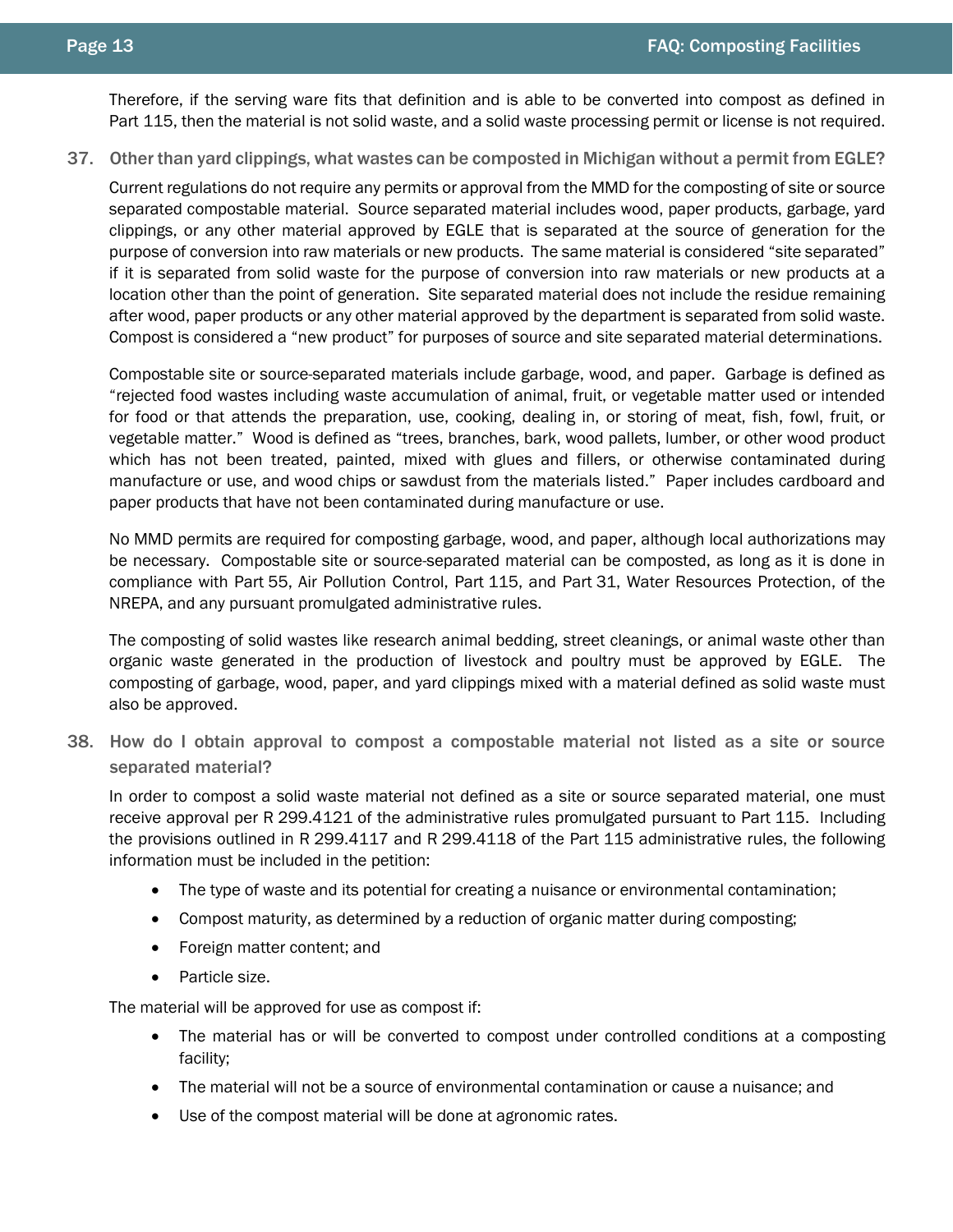In order to gain approval from EGLE to compost the material and demonstrate that the solid waste can be converted into a compost product or resource, R 299.4117 of the Part 115 administrative rules allows a person to conduct a pilot project with up to 100 tons of solid waste. For additional information, please contact EGLE MMD's Solid Waste Section at 517-284-6588.

<span id="page-13-0"></span>39. What approval is necessary to compost food processing residuals, ashes from wood that is untreated and inert, lime from kraft pulping processes, or aquatic plants?

Food processing residuals, wood ashes, lime, or aquatic plants are not solid waste if applied on, or composted and applied on, farmland or forestland for an agricultural or silvicultural purpose, or used as animal feed. Such an application or use does not require a plan or a permit or license.

Land application of these materials or compost generated from these materials for an agricultural or silvicultural (cultivation of trees) purpose must occur in a manner that prevents losses from runoff and leaching, and must be done at an agronomic rate consistent with generally accepted agricultural and management practices (GAAMPs) under the Michigan Right to Farm Act, 1981 PA 93, MCL 286.471 to 286.474.

The MDARD has developed GAAMPs for certain food processing residuals (primarily fruit and vegetable residuals) and lime from kraft pulping process. Because there are currently no GAAMPs for agricultural use of aquatic plants, wood ashes, and other food processing residuals, composting of these materials require EGLE approval.

<span id="page-13-1"></span>40. Does a retail establishment that only sells finished compost need to register?

No, if a retail establishment is not doing any composting at the site, it does not need to register.

- <span id="page-13-2"></span>41. If a composting facility is operating at several locations, do they have to register each site? If the sites are not on contiguous property, they need to register each site.
- <span id="page-13-3"></span>42. How do I measure the volume of a compost pile?

Compost pile volumes are measured using calculations that incorporate the length, width, and height of the pile. The shape of a pile will determine the best formula to use to calculate the pile's volume.

Pyramid: If the pile is a long pyramid then multiply the length by the width by the height and divide by 2.



Half-ellipsoid: If the pile is more the shape of a half-ellipsoid, like the one shown here, then multiply Pi (3.14) by the length by the width by the height and divide by 6.



Half-cylinder: If the pile is a half-cylinder, then multiply Pi (3.14) by the length by the width by the height and divide by 4.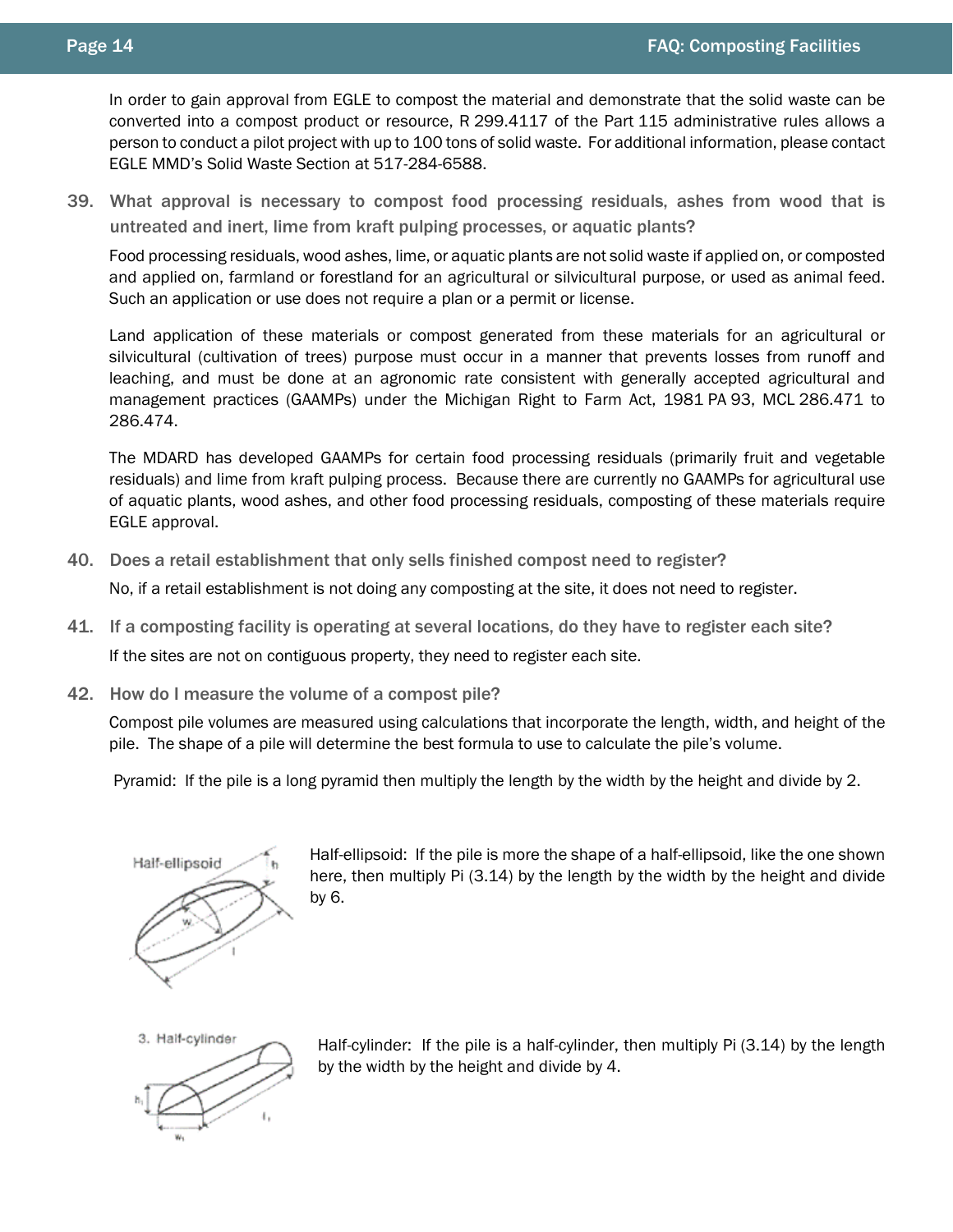The pile in the photo to the right is about 10 yards wide, 10 yards long, and 4 yards tall. It is a half-ellipsoid. Therefore  $3.14 \times 10 \times 10 \times 4$  divided by 6 equals about 200 cubic yards. The pile below has a volume of 200 cubic yards.



Remember that if you take your measurements in feet, and you are calculating a volume in cubic yards, either:

- Divide the measurements by three to get yards prior to calculating a volume; or
- Divide the result by 27 to convert to cubic yards (there are 27 cubic feet in a cubic yard).

#### Examples:

- A pile that is 120 feet x 120 feet by 18 feet tall is 5,000 cubic yards.
- A pile that is 72 feet x 72 feet x 10 feet tall is 1,000 cubic yards.
- A pile that Is 172 feet X 30 feet by 10 feet tall is 1,000 cubic yards.
- A pile that is 32 feet x 32 feet by 10 feet tall is 200 cubic yards.

## <span id="page-14-0"></span>MDARD REGISTERED AGRICULTURAL COMPOSTING FACILITIES

<span id="page-14-1"></span>43. What is meant by a "farm"?

As defined in the Michigan Right to Farm Act (PA 93 of 1981, as amended), a farm means the land plant, animals, buildings, structures, including ponds used for agricultural or aquacultural activities, machinery, equipment, and other appurtenances used in the commercial production of farm products.

<span id="page-14-2"></span>44. Does a farm have to register with MDARD or EGLE if they are only composting their own yard clippings?

Registration with MDARD or EGLE is not required if the farm:

- Is composting only yard clippings that came from the farm operations, which can include yard clippings produced at multiple farm operations under the same ownership and taken to one location for composting.
- Is composting 5,000 cubic yards or less of yard clippings, which includes all stages of the compost including the finished compost.
- Is following MDARD's generally accepted agricultural and management practices (GAAMPs). GAAMPs have been developed by the MDARD under the Right to Farm Act. They are available on the [MDARD Web site](http://www.michigan.gov/gaamps) or by calling the Michigan Right to Farm Program at 517-284-5619.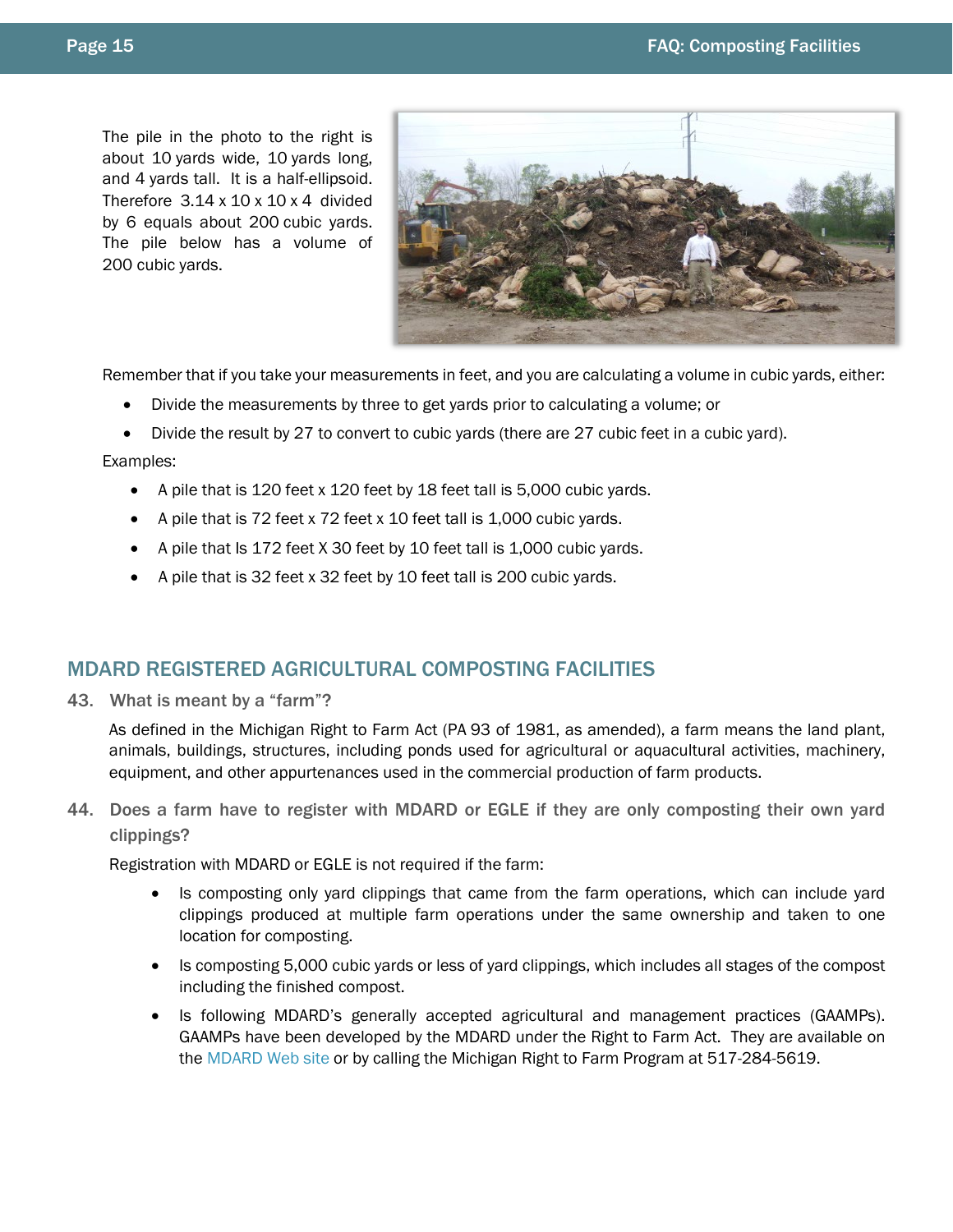<span id="page-15-0"></span>45. When does a farm have to register its composting operation with the MDARD?

A farm needs to register with MDARD if it:

- Has more than 5,000 cubic yards of yard clippings on site, which includes all stages of the compost including the finished compost; AND
- Accepts yard clippings from other sources, and it is needed to assist with managing wastes generated from the farm operations, i.e., the yard clippings are added to manure for proper composting.
- <span id="page-15-1"></span>46. How does a farm register with MDARD?

Use the MDARD composting registration form located under the "Nutrient Utilization Section" at [www.michigan.gov/gaamps.](http://www.michigan.gov/gaamps)

<span id="page-15-2"></span>47. Can a farm receive any type of payment for taking yard clippings from another source?

A farm can receive up to 5,000 cubic yards and receive "a valuable consideration," i.e., compensation, but they cannot charge a tipping fee or receive any valuable consideration for taking more than 5000 cubic yards of yard clippings. Section 11521(3)(c) of Part 115 restricts a farmer from receiving monetary or other valuable consideration for taking yard clippings if they accept over 5,000 cubic yards, unless they have registered with EGLE as a composting facility. This section does not limit a farm from selling finished compost.

<span id="page-15-3"></span>48. Can a farm accept other materials besides yard clippings for composting?

A farm may accept other compostable materials that do not meet the definition of solid waste for composting without a solid waste processing license. Farms composting material defined as solid waste must have a solid waste processing license. Farms composting material that meets the definition of source-separated material as defined in Part 115 do not need to register with EGLE if they do not accept yard clippings. For additional information on composting material other than yard clippings see question 23, 24, and 25 in Section II of in the EGLE [Registered Composting Facilities section.](#page-6-0) Similar to other activities on a farm, in order for MDARD to determine that a farm conforms to GAAMPs under the Right to Farm Act, the farm must manage and compost all materials according to GAAMPs.

- <span id="page-15-4"></span>49. What is the phone number for MDARD to get more information about composting on farms? The MDARD Michigan Right to Farm Program contact number is 517-284-5619.
- <span id="page-15-5"></span>50. Is a MDARD registered composting facility eligible for Right to Farm protection?

Yes. MDARD registered composting facilities are eligible for Right to Farm protection by meeting certain criteria, such as the development of a compost operations plan, site plan, and a compost utilization plan. An on-site inspection of the facility will also be required. Contact the MDARD Michigan Right to Farm Program at 517-284-5619 for further information.

- <span id="page-15-6"></span>51. Is an EGLE registered composting facility eligible for Right to Farm protection? No.
- <span id="page-15-7"></span>52. If there is a complaint about a farm composting operation, who should be contacted? Contact the MDARD Michigan Right to Farm Program at 517-284-5619.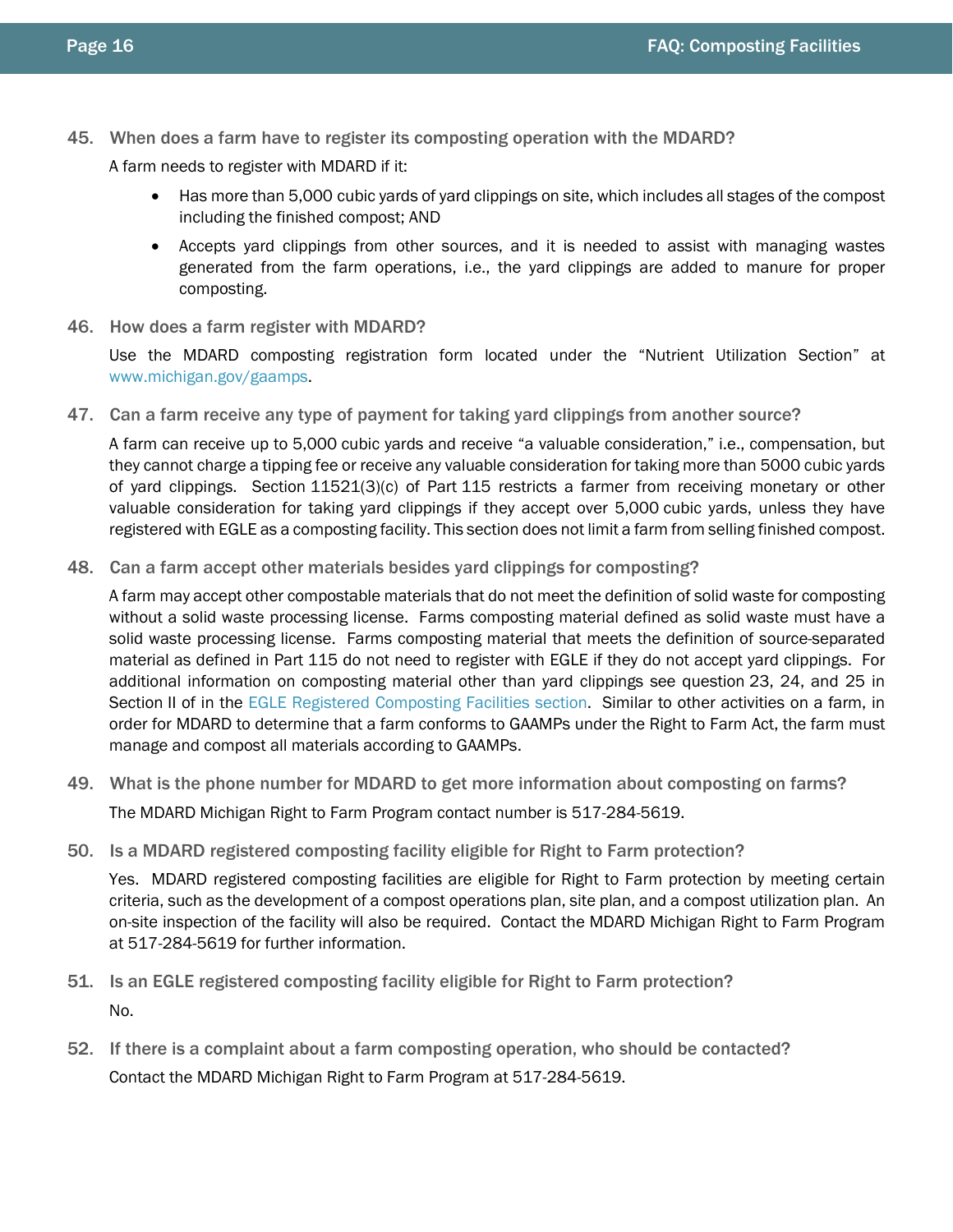## <span id="page-16-0"></span>OTHER RESOURCES

The following are some of the more common regulations that may apply to composting facilities, depending on the operation of the facility. Additional information can be found on the EGLE Composting Web site by going to the EGLE, MMD [Web site,](http://www.michigan.gov/deqwaste) then clicking "Solid Waste", and then "Composting" under the Information heading.

#### <span id="page-16-1"></span>EGLE Materials Management

Requirements for composting of other materials vary depending upon how the material being composted is classified under Part 115.

First, one must determine if any of the materials (other than yard clippings) are classified as solid waste. If any of the materials (other than yard clippings) are defined as solid waste per Part 115 statute and the pursuant promulgated rules, then approval to compost the material is necessary. A person proposing to compost material (other than yard clippings) defined as solid waste must seek approval by submitting a petition to EGLE. Before petitioning EGLE, discuss your proposal with the MMD [District Office](http://www.michigan.gov/deq/0,1607,7-135-3306_3329-12306--,00.html) Solid Waste Program staff.

The first test to determine if EGLE will approve composting of a material (other than yard clippings) defined as solid waste is whether or not the material is compostable under R 299.4121 of the Part 115 administrative rules; however, only 500 cubic yards of material may be composted without a solid waste processing license per R 299.4104(q)(ix) of the Part 115 administrative rules.

If any of the following questions about the solid waste can be answered affirmatively then EGLE will approve composting of the material:

- Is the material to be composted, or the finished compost, inert under R 299.4117 of the Part 115 administrative rules?
- Does the material meet agricultural use requirements of R 299.4111 of the Part 115 administrative rules?

If the answer is no to all above options, then the compostable material remains categorized as a solid waste, and the facility must obtain a solid waste processing plant permit and license in order to compost the material. The compost produced will be permitted for use in limited circumstances based on its characteristics.

If the materials to be composted are not defined as solid waste because they are exempted from the definition of solid waste under Section 11506 of Part 115, then EGLE approval to compost the material is not required. However, if the material is defined as site or source separated, then composting of it cannot:

- create nuisance conditions;
- cause a discharge to, or otherwise impact surface water or ground water; or
- result in speculative accumulation of the material.

See related FAQs for composting specific materials.

#### <span id="page-16-2"></span>Nonhazardous and hazardous wastes

If an operation is not able to discharge their wastewater to a wastewater treatment plant or does not have a permitted discharge from the Water Resources Division or is generating liquid wastes from doing equipment maintenance, the operation is subject to the liquid industrial waste, and hazardous waste regulations for managing the wastewater and wastes generated from maintaining the equipment. The specific hazardous waste requirements would depend on how much is generated in a calendar month. Most composting operations would be a Conditionally Exempt Small Quantity Generator, if they have hazardous waste. See that guidance, and the Nonhazardous Liquid Waste Generator Requirements, Waste Characterization, Used Oil, Antifreeze, Electric Lamps and Small Ballasts, Electronic Equipment, Universal Waste, and other waste guidance documents in the [EGLE](http://www.deq.state.mi.us/pubcenter) [publication center](http://www.deq.state.mi.us/pubcenter) for more information.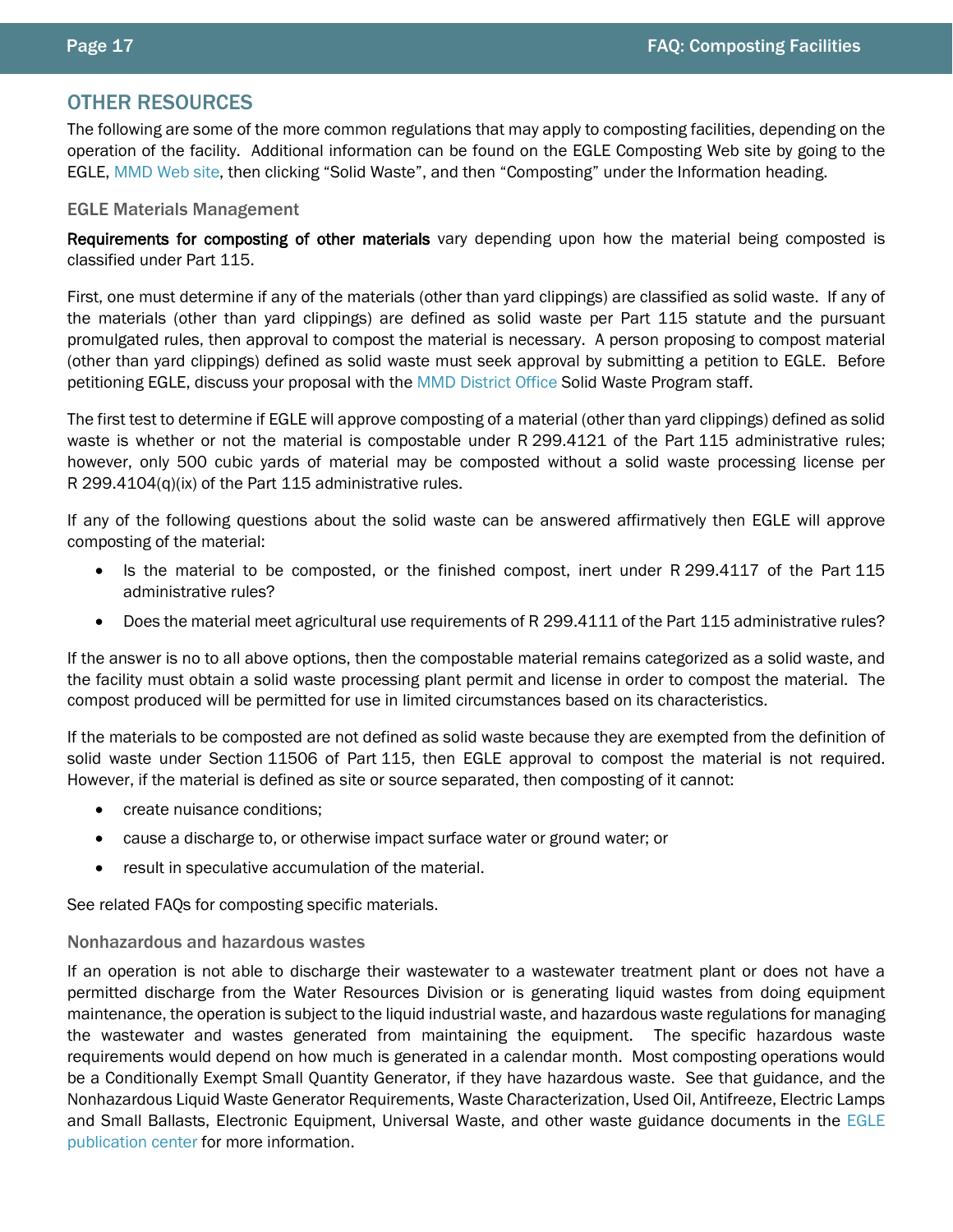#### <span id="page-17-0"></span>Other solid wastes and scrap tires

Discuss with your waste disposal company what they will accept. See what [wastes are banned from landfill](http://www.michigan.gov/deq/0,1607,7-135-3312_4123_4629-96663--,00.html)  [disposal.](http://www.michigan.gov/deq/0,1607,7-135-3312_4123_4629-96663--,00.html) To find recyclers for materials, see the [Recycled Materials Market Directory,](http://www.michigan.gov/deqrmmd) or see the [Michigan](https://www.michigan.gov/deq/0,4561,7-135-70153_69695-405727--,00.html)  [Recycling Directory](https://www.michigan.gov/deq/0,4561,7-135-70153_69695-405727--,00.html) to find options in your area. You may also visit the EGLE [Web site](http://www.michigan.gov/deq/0,1607,7-135-3312---,00.html) to find information about other solid wastes and scrap tire disposal.

#### <span id="page-17-1"></span>Storage tanks

Operations that have fuel storage tanks need to meet the applicable requirements depending on the type of stored product and if it is stored in aboveground or underground storage tanks, or if LPG tanks are used for heating office space, etc. See information at ["Storage Tanks"](http://www.michigan.gov/deq/0,1607,7-135-3311_4115---,00.html) on the Michigan Department of Licensing and Regulatory Affairs Web site. If you have questions, call your MMD [District Office](http://www.michigan.gov/deq/0,1607,7-135-3306_3329-12306--,00.html) or the Storage Tank Division at 517-241-8847.

## <span id="page-17-2"></span>Water Resources Division (WRD)

Depending on where the facility is located, a permit may be required under Part [303, Wetlands Protection;](http://www.michigan.gov/deq/0,1607,7-135-3313_3687---,00.html) Part [301, Inland Lakes and Streams;](http://www.michigan.gov/deq/0,1607,7-135-3313_3681_28734---,00.html) Part [31, Water Resources Protection for Floodplain Protection,](http://www.michigan.gov/deq/0,1607,7-135-3313_3684_3725-11255--,00.html) and other [similar land and water resource protection provisions.](http://www.michigan.gov/deq/0,1607,7-135-3313_3684_3725-11255--,00.html) Discuss requirements with the WRD [District Office,](http://www.michigan.gov/deq/0,1607,7-135-3306_3329-12306--,00.html) or call the Environmental Assistance Program at 800-662-9278 for information.

The WRD would also oversee any wastewater discharges from the site that have been mentioned in other FAQs.

In addition, the construction of a composting facility may require a soil erosion and sedimentation control permit. A permit is generally required for any earth change activity which disturbs one or more acres of land or which is within 500 feet of a lake or stream. See the [information on permits](http://www.michigan.gov/documents/deq/deq-ess-faq-water-wb-sescstormwaterpermits_209057_7.pdf) for an explanation if you need to obtain a local or state issued permit. Discuss requirements with the WRD [District Office](http://www.michigan.gov/deq/0,1607,7-135-3306_3329-12306--,00.html) or call the Environmental Assistance Program at 800-662-9278 for information

## <span id="page-17-3"></span>Remediation and Redevelopment Division (RRD)

A Baseline Environmental Assessment (BEA) allows people to purchase or begin operating at a facility without being held liable for existing contamination. See information on [protecting Michigan's land](http://www.michigan.gov/deqland) selecting "Land Cleanup," "BEAs & Due Care." All facilities are required to cleanup contamination and may have release reporting requirements under Part 201, Environmental Remediation. See information on the [protecting Michigan's land](http://www.michigan.gov/deqland) selecting "Land Cleanup" "Site Investigation and Cleanup."

Discuss questions with RRD [District Office](http://www.michigan.gov/deq/0,1607,7-135-3306_3329-12306--,00.html) staff or call the Environmental Assistance Program at 800-662-9278 for information.

## <span id="page-17-4"></span>Air Quality Division (AQD)

Rule 336.1285 (bb) of the Michigan Air Pollution Control (MAPC) Rules specially exempts residential, municipal, commercial, or agricultural composting processes or process equipment from the state's air permit requirement. However, even though a Permit to Install is not required, the owner and/or operator of such activities still must comply with all other applicable MAPC rules and Part 55, Air Pollution Control, of the NREPA.

There are two types of pollutants emitted from composting operations: odors and particulate matter. Most of the negative yard clippings composting impacts have been related to the emission of odors. Noxious odors have generally come from composting operations that were not utilizing good operational practices, such as keeping the pad dry and well drained, maintaining the proper mixture of carbon (leaves/wood chips) to nitrogen (grass clippings/foliage trimmings), and properly turning windrows to maintain aerobic conditions. If a facility is unable to adequately minimize the production of odors, it can be cited in violation of R 336.1901, which prohibits the emissions of air pollutants that can cause unreasonable interference with the comfortable enjoyment of life and property.